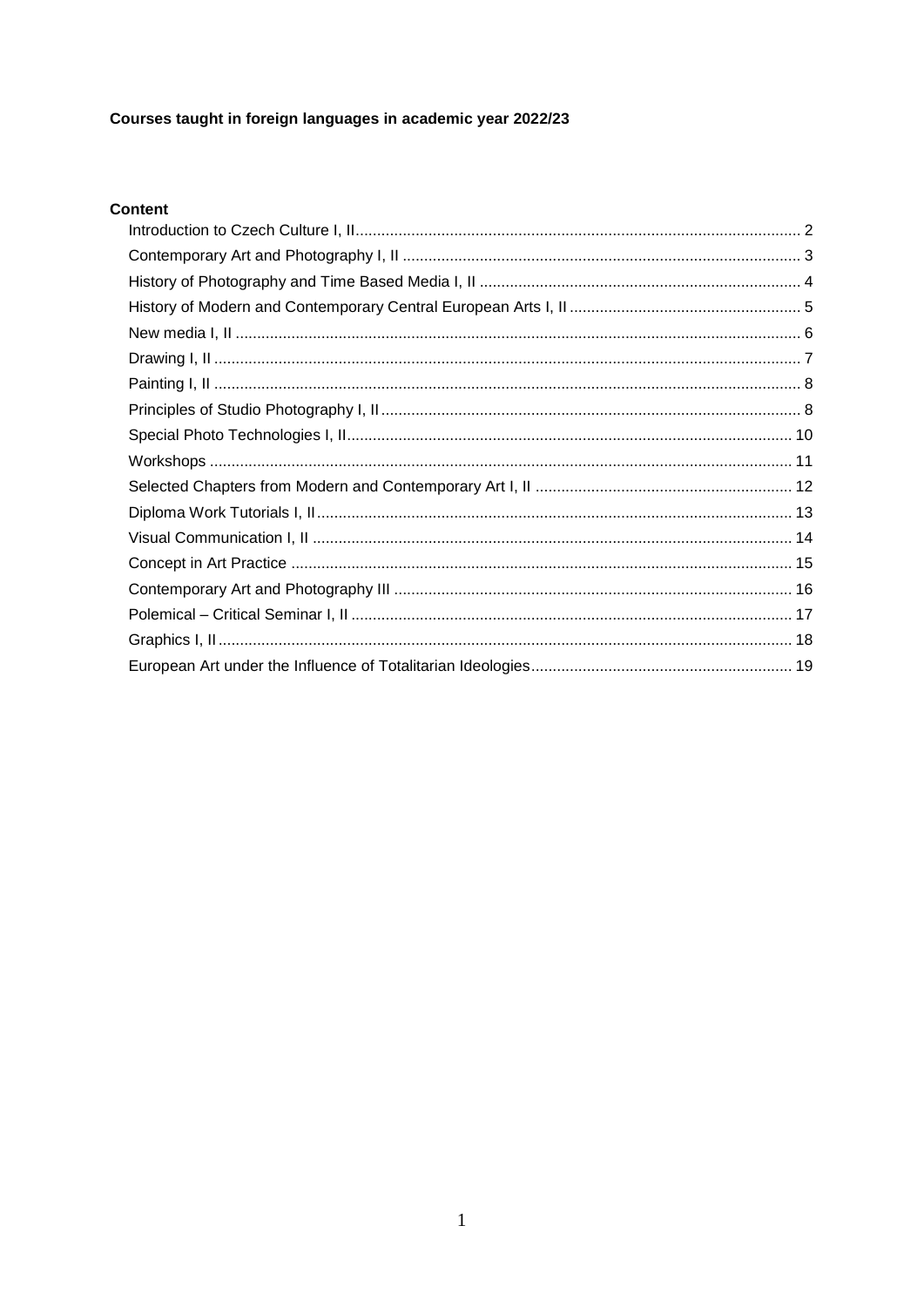<span id="page-1-0"></span>

| Faculty/Institute:       | Faculty of Art and Design                                                                                                                                                                                                                                                                                                                                                                                                                                                                                                                                                                                                                                                                                                                                                                                                                                                                                                                                                                                                                                                                                                                                                                                                                                                                                                                                                                                                                                                                                                                                                                                                                                                                                                                                                                                                                                                                                                                                                                                                                                                                                                                                                                                                                                                                                                                          |
|--------------------------|----------------------------------------------------------------------------------------------------------------------------------------------------------------------------------------------------------------------------------------------------------------------------------------------------------------------------------------------------------------------------------------------------------------------------------------------------------------------------------------------------------------------------------------------------------------------------------------------------------------------------------------------------------------------------------------------------------------------------------------------------------------------------------------------------------------------------------------------------------------------------------------------------------------------------------------------------------------------------------------------------------------------------------------------------------------------------------------------------------------------------------------------------------------------------------------------------------------------------------------------------------------------------------------------------------------------------------------------------------------------------------------------------------------------------------------------------------------------------------------------------------------------------------------------------------------------------------------------------------------------------------------------------------------------------------------------------------------------------------------------------------------------------------------------------------------------------------------------------------------------------------------------------------------------------------------------------------------------------------------------------------------------------------------------------------------------------------------------------------------------------------------------------------------------------------------------------------------------------------------------------------------------------------------------------------------------------------------------------|
| Course title:            | Introduction to Czech Culture I, II                                                                                                                                                                                                                                                                                                                                                                                                                                                                                                                                                                                                                                                                                                                                                                                                                                                                                                                                                                                                                                                                                                                                                                                                                                                                                                                                                                                                                                                                                                                                                                                                                                                                                                                                                                                                                                                                                                                                                                                                                                                                                                                                                                                                                                                                                                                |
| Course code:             | KDT/865 + KDT/866                                                                                                                                                                                                                                                                                                                                                                                                                                                                                                                                                                                                                                                                                                                                                                                                                                                                                                                                                                                                                                                                                                                                                                                                                                                                                                                                                                                                                                                                                                                                                                                                                                                                                                                                                                                                                                                                                                                                                                                                                                                                                                                                                                                                                                                                                                                                  |
| ECTS:                    | $4 + 4$                                                                                                                                                                                                                                                                                                                                                                                                                                                                                                                                                                                                                                                                                                                                                                                                                                                                                                                                                                                                                                                                                                                                                                                                                                                                                                                                                                                                                                                                                                                                                                                                                                                                                                                                                                                                                                                                                                                                                                                                                                                                                                                                                                                                                                                                                                                                            |
| Level of course:         | master                                                                                                                                                                                                                                                                                                                                                                                                                                                                                                                                                                                                                                                                                                                                                                                                                                                                                                                                                                                                                                                                                                                                                                                                                                                                                                                                                                                                                                                                                                                                                                                                                                                                                                                                                                                                                                                                                                                                                                                                                                                                                                                                                                                                                                                                                                                                             |
| Teacher:                 | Jaroslav Polanecký                                                                                                                                                                                                                                                                                                                                                                                                                                                                                                                                                                                                                                                                                                                                                                                                                                                                                                                                                                                                                                                                                                                                                                                                                                                                                                                                                                                                                                                                                                                                                                                                                                                                                                                                                                                                                                                                                                                                                                                                                                                                                                                                                                                                                                                                                                                                 |
| Term:                    | Winter + Summer                                                                                                                                                                                                                                                                                                                                                                                                                                                                                                                                                                                                                                                                                                                                                                                                                                                                                                                                                                                                                                                                                                                                                                                                                                                                                                                                                                                                                                                                                                                                                                                                                                                                                                                                                                                                                                                                                                                                                                                                                                                                                                                                                                                                                                                                                                                                    |
| Language of instruction: | English                                                                                                                                                                                                                                                                                                                                                                                                                                                                                                                                                                                                                                                                                                                                                                                                                                                                                                                                                                                                                                                                                                                                                                                                                                                                                                                                                                                                                                                                                                                                                                                                                                                                                                                                                                                                                                                                                                                                                                                                                                                                                                                                                                                                                                                                                                                                            |
| Lectures/exercises:      | 2/0                                                                                                                                                                                                                                                                                                                                                                                                                                                                                                                                                                                                                                                                                                                                                                                                                                                                                                                                                                                                                                                                                                                                                                                                                                                                                                                                                                                                                                                                                                                                                                                                                                                                                                                                                                                                                                                                                                                                                                                                                                                                                                                                                                                                                                                                                                                                                |
| Completion:              | project                                                                                                                                                                                                                                                                                                                                                                                                                                                                                                                                                                                                                                                                                                                                                                                                                                                                                                                                                                                                                                                                                                                                                                                                                                                                                                                                                                                                                                                                                                                                                                                                                                                                                                                                                                                                                                                                                                                                                                                                                                                                                                                                                                                                                                                                                                                                            |
| Course goal:             | To learn more about Czech culture.                                                                                                                                                                                                                                                                                                                                                                                                                                                                                                                                                                                                                                                                                                                                                                                                                                                                                                                                                                                                                                                                                                                                                                                                                                                                                                                                                                                                                                                                                                                                                                                                                                                                                                                                                                                                                                                                                                                                                                                                                                                                                                                                                                                                                                                                                                                 |
| Abstract:                | In this course, students will become acquainted with the Czech cultural<br>milieu and its placement into a broader Central European context. The<br>lectures programme will focus on systematic and<br>cross-sectional<br>presentation of outstanding figures of literature (Hašek, Čapek, Werfel,<br>Brod, Kafka, Hrabal, and Kundera), music (Dvořák, Janáček, and Martinů),<br>theatre (prewar avant-garde, Krejča, Radok), ballet (Kilián, Klimentová)<br>and film ("new wave") who have worked in the context of the Czech lands.<br>The course will focus on a description of the Czech Republic as a country,<br>which history and even the geographical position are markedly influencing<br>and inspiring moment of various creative activities. The subject has a<br>comparative character; the Czech lands, but also the surrounding<br>countries and nations are presented as part of a bigger entity, which<br>individual parts have been changing in various times under influence of<br>both external and internal historical events, but whose common existence<br>has always reflected the picture of a broader coherent entity. The course<br>programme will use a chronological historical method as a guidepost to<br>facilitate and unify the viewpoints of the lectures. The compendium of<br>historical turning points will respect the different level of students' input<br>foreknowledge. Therefore, the basic knowledge structure that will become<br>the output platform of the course participants will be a general overview of<br>historical events, their reflection in a general historical context and<br>orientation in the most basic specific author's approaches in the whole<br>range of artistic disciplines. Although the sense<br>of the course is edification, there will be emphasis on the points, in which<br>students can find a parallel in experience arising from perception of their<br>own cultures. The course will not leave out the language and national<br>variety and multiculturalism of inhabitants of the Czech lands until 1945,<br>and will analyze it in the contrast with the different development and the<br>political seclusion of the following years. A specific section will deal with<br>under pressure of the Nazi and communist<br>culture originating<br>dictatorships. |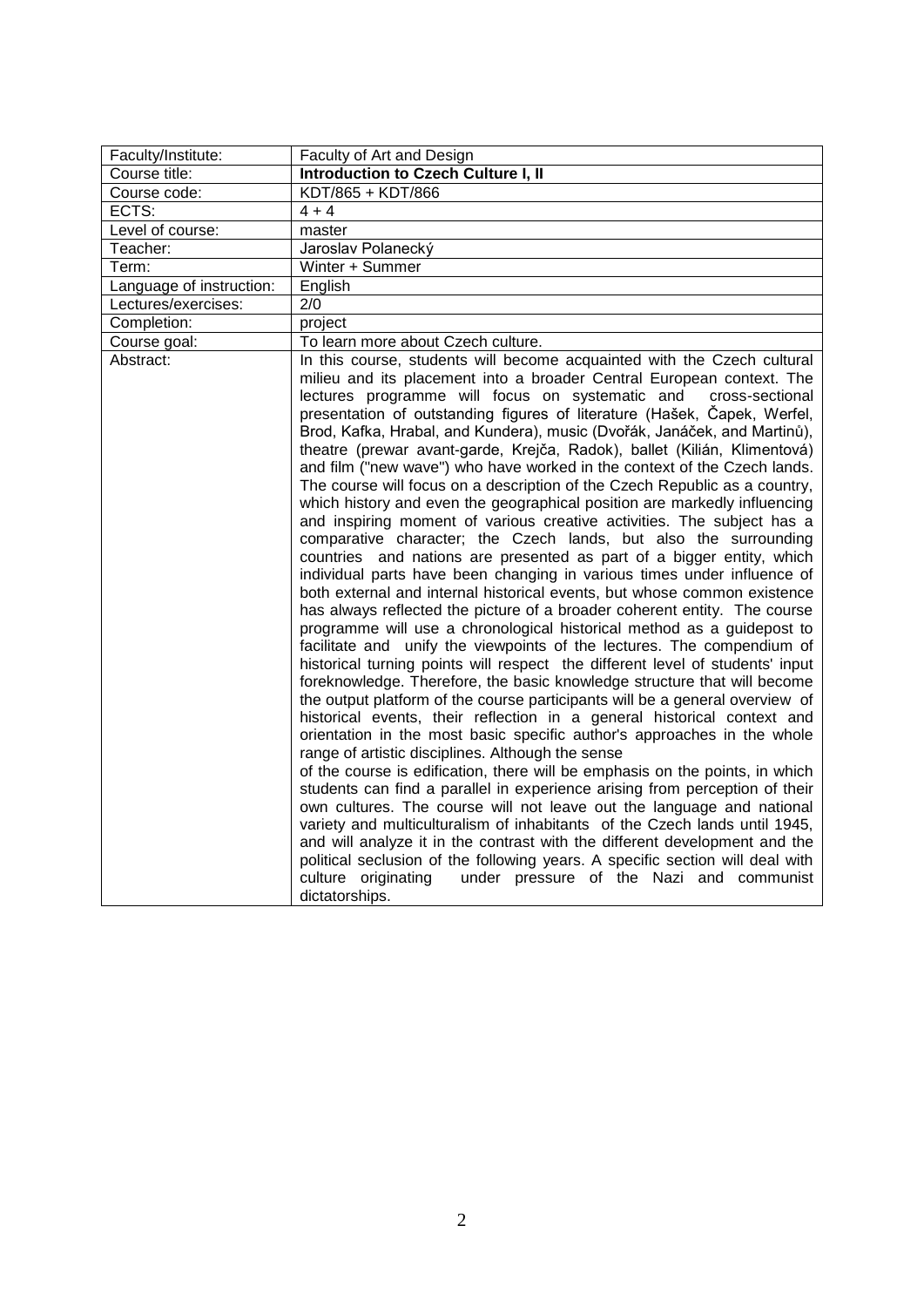<span id="page-2-0"></span>

| Faculty/Institute:       | Faculty of Art and Design                                                                                                                                                                                                                                                                                                                                                                                                                                                                                                                                                                                                                                                                                                                                                                                                                                                                                                                                                                                                                      |
|--------------------------|------------------------------------------------------------------------------------------------------------------------------------------------------------------------------------------------------------------------------------------------------------------------------------------------------------------------------------------------------------------------------------------------------------------------------------------------------------------------------------------------------------------------------------------------------------------------------------------------------------------------------------------------------------------------------------------------------------------------------------------------------------------------------------------------------------------------------------------------------------------------------------------------------------------------------------------------------------------------------------------------------------------------------------------------|
| Course title:            | Contemporary Art and Photography I, II                                                                                                                                                                                                                                                                                                                                                                                                                                                                                                                                                                                                                                                                                                                                                                                                                                                                                                                                                                                                         |
| Course code:             | KDT/858 + KDT/859                                                                                                                                                                                                                                                                                                                                                                                                                                                                                                                                                                                                                                                                                                                                                                                                                                                                                                                                                                                                                              |
| ECTS:                    | $2 + 2$                                                                                                                                                                                                                                                                                                                                                                                                                                                                                                                                                                                                                                                                                                                                                                                                                                                                                                                                                                                                                                        |
| Level of course:         | master                                                                                                                                                                                                                                                                                                                                                                                                                                                                                                                                                                                                                                                                                                                                                                                                                                                                                                                                                                                                                                         |
| Teacher:                 | Michal Koleček, Anna Vartecká                                                                                                                                                                                                                                                                                                                                                                                                                                                                                                                                                                                                                                                                                                                                                                                                                                                                                                                                                                                                                  |
| Term:                    | winter + summer                                                                                                                                                                                                                                                                                                                                                                                                                                                                                                                                                                                                                                                                                                                                                                                                                                                                                                                                                                                                                                |
| Language of instruction: | English                                                                                                                                                                                                                                                                                                                                                                                                                                                                                                                                                                                                                                                                                                                                                                                                                                                                                                                                                                                                                                        |
| Lectures/exercises:      | 2/0                                                                                                                                                                                                                                                                                                                                                                                                                                                                                                                                                                                                                                                                                                                                                                                                                                                                                                                                                                                                                                            |
| Completion:              | Essay, Dialogue                                                                                                                                                                                                                                                                                                                                                                                                                                                                                                                                                                                                                                                                                                                                                                                                                                                                                                                                                                                                                                |
| Course goal:             | To learn about Photography and Contemporary Art                                                                                                                                                                                                                                                                                                                                                                                                                                                                                                                                                                                                                                                                                                                                                                                                                                                                                                                                                                                                |
| Abstract:                | The seminar studies the developing relation of the photography medium to<br>other forms of visual art and their coexistence since "fine art photography"<br>originated (with emphasis on the trends in the 1990's and the beginning of<br>the 21 <sup>st</sup> century). The course also reflects the coming of digital<br>technologies in the last quarter of the 20th century and on the threshold of<br>the 21st century, both in their static and dynamic forms. The seminars<br>anatomize the takeup of disputable<br>dominance of all forms of artistic expression connected with them. This<br>development is declared based on an analysis of important international<br>exhibition events, as well as significant author's approaches. The seminar<br>as well deals with social, political and economic patterns at the turn of the<br>millennium<br>determining the contentual component of artworks of this period; special<br>attention is given to development of Czech and Central European art and<br>the Czech artistic scene. |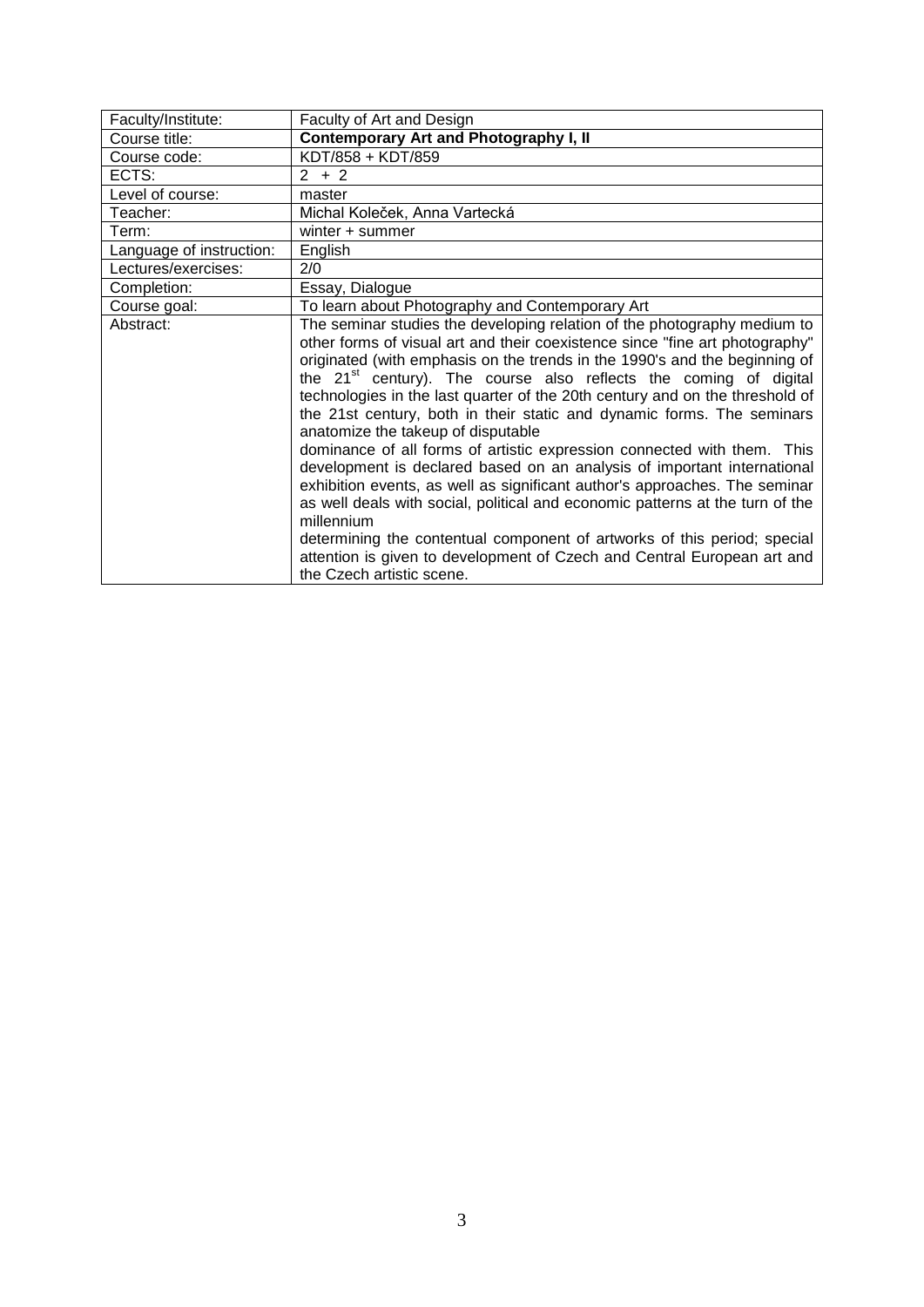<span id="page-3-0"></span>

| Faculty/Institute:       | Faculty of Art and Design                                                                                                                                                                                                                                                                                                                                                                                                                                                                                                                                                                                                                                                                                                                                                                                                                                                                                                                                                                                                                                                                                                                                                                                                                                                                                                                                                                                                                                                                                                                                                                                                                                                                                                                                                     |
|--------------------------|-------------------------------------------------------------------------------------------------------------------------------------------------------------------------------------------------------------------------------------------------------------------------------------------------------------------------------------------------------------------------------------------------------------------------------------------------------------------------------------------------------------------------------------------------------------------------------------------------------------------------------------------------------------------------------------------------------------------------------------------------------------------------------------------------------------------------------------------------------------------------------------------------------------------------------------------------------------------------------------------------------------------------------------------------------------------------------------------------------------------------------------------------------------------------------------------------------------------------------------------------------------------------------------------------------------------------------------------------------------------------------------------------------------------------------------------------------------------------------------------------------------------------------------------------------------------------------------------------------------------------------------------------------------------------------------------------------------------------------------------------------------------------------|
| Course title:            | History of Photography and Time Based Media I, II                                                                                                                                                                                                                                                                                                                                                                                                                                                                                                                                                                                                                                                                                                                                                                                                                                                                                                                                                                                                                                                                                                                                                                                                                                                                                                                                                                                                                                                                                                                                                                                                                                                                                                                             |
| Course code:             | KDT/860 + KDT/861                                                                                                                                                                                                                                                                                                                                                                                                                                                                                                                                                                                                                                                                                                                                                                                                                                                                                                                                                                                                                                                                                                                                                                                                                                                                                                                                                                                                                                                                                                                                                                                                                                                                                                                                                             |
| ECTS:                    | $2+4$                                                                                                                                                                                                                                                                                                                                                                                                                                                                                                                                                                                                                                                                                                                                                                                                                                                                                                                                                                                                                                                                                                                                                                                                                                                                                                                                                                                                                                                                                                                                                                                                                                                                                                                                                                         |
| Level of course:         | master                                                                                                                                                                                                                                                                                                                                                                                                                                                                                                                                                                                                                                                                                                                                                                                                                                                                                                                                                                                                                                                                                                                                                                                                                                                                                                                                                                                                                                                                                                                                                                                                                                                                                                                                                                        |
| Teacher:                 | Marek Urban, Zdena Kolečková                                                                                                                                                                                                                                                                                                                                                                                                                                                                                                                                                                                                                                                                                                                                                                                                                                                                                                                                                                                                                                                                                                                                                                                                                                                                                                                                                                                                                                                                                                                                                                                                                                                                                                                                                  |
| Term:                    | Winter + summer                                                                                                                                                                                                                                                                                                                                                                                                                                                                                                                                                                                                                                                                                                                                                                                                                                                                                                                                                                                                                                                                                                                                                                                                                                                                                                                                                                                                                                                                                                                                                                                                                                                                                                                                                               |
| Language of instruction: | English                                                                                                                                                                                                                                                                                                                                                                                                                                                                                                                                                                                                                                                                                                                                                                                                                                                                                                                                                                                                                                                                                                                                                                                                                                                                                                                                                                                                                                                                                                                                                                                                                                                                                                                                                                       |
| Lectures/exercises:      | 1/1                                                                                                                                                                                                                                                                                                                                                                                                                                                                                                                                                                                                                                                                                                                                                                                                                                                                                                                                                                                                                                                                                                                                                                                                                                                                                                                                                                                                                                                                                                                                                                                                                                                                                                                                                                           |
| Completion:              | Dialogue                                                                                                                                                                                                                                                                                                                                                                                                                                                                                                                                                                                                                                                                                                                                                                                                                                                                                                                                                                                                                                                                                                                                                                                                                                                                                                                                                                                                                                                                                                                                                                                                                                                                                                                                                                      |
| Course goal:             | To learn about History of Photography and Time Based Media                                                                                                                                                                                                                                                                                                                                                                                                                                                                                                                                                                                                                                                                                                                                                                                                                                                                                                                                                                                                                                                                                                                                                                                                                                                                                                                                                                                                                                                                                                                                                                                                                                                                                                                    |
| Abstract:                | The conception of this subject is based on a supposition that during their<br>previous studies, master's degree students have gone through the course<br>History of photography and therefore they are basically oriented in<br>development of both application of technical innovations in the<br>photography self-conscious process, and in basic trends of photography<br>aesthetic genesis. However, it is necessary, especially during the first<br>semester, to recapitulate this basic awareness and to sort out the so-far<br>acquired knowledge. This approach takes into account the possible<br>differences in the interpretive levels of the development lines occurring in<br>students, considering preferences of the national scenes and the cultural<br>circles they come from, and the nature of their previous bachelor studies.<br>(Summer semester - the second, finalizing set of lectures is focused on<br>analysis and comparison of selected themes - anchored in history, but at<br>the same time, codetermining further direction of current tendencies in<br>contemporary<br>art.)<br>The course content is also based on a supposition that foreign students<br>are not very well oriented in relationships between world development of<br>photography depicting and the development of photography media in the<br>Central European territory, and in the Czech Republic. Besides lectures,<br>tuition is supplemented by visits to the relevant sections of important<br>museums having prestigious works of Czech photography in their<br>collections. During the course, the student will realize several minor<br>seminar works analyzing the relationship between significant figures of<br>world photography and prominent Czech authors. |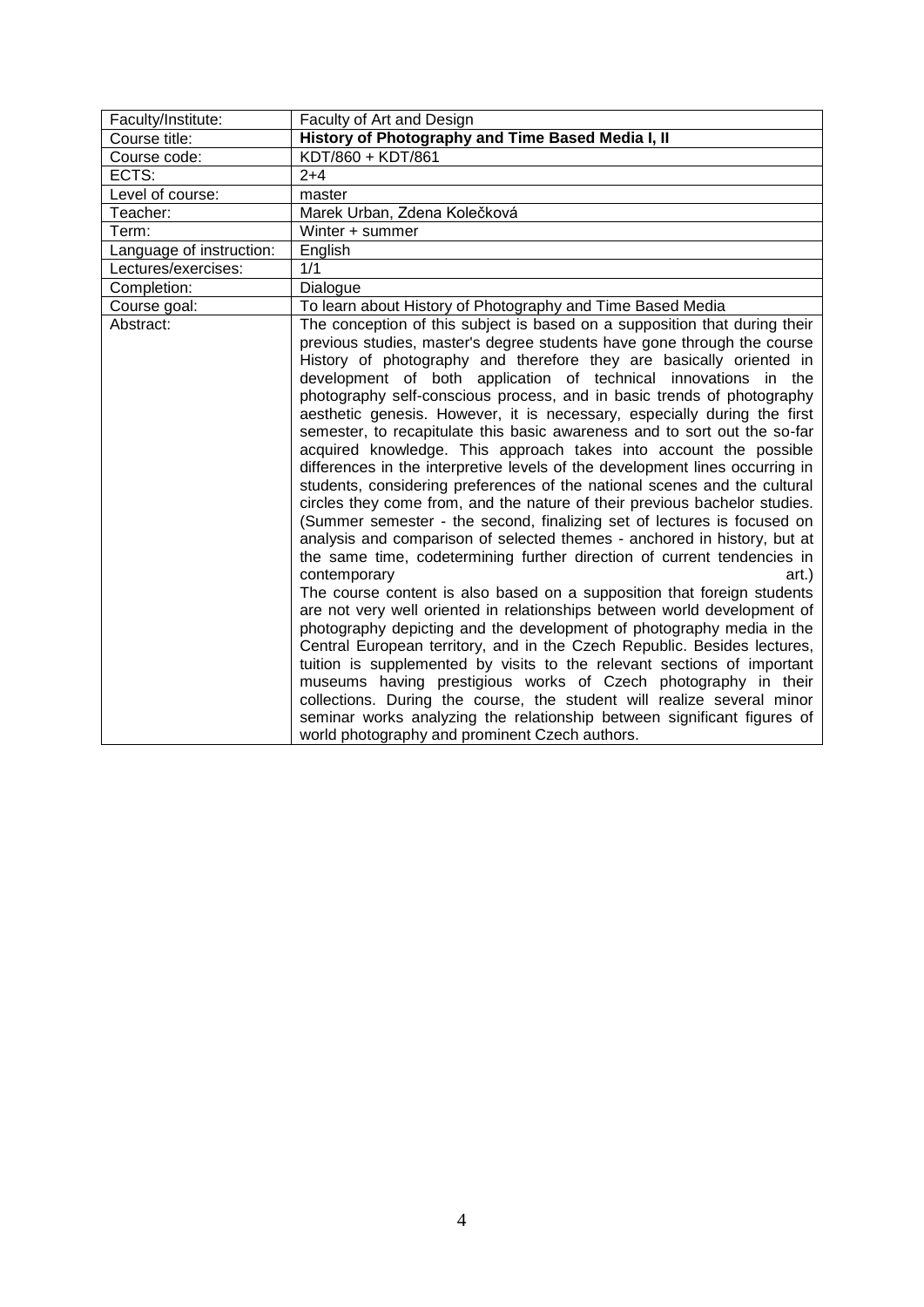<span id="page-4-0"></span>

| Faculty/Institute:       | Faculty of Art and Design                                                                                                                                                                                                                                                                                                                                                                                                                                                                                                                                 |
|--------------------------|-----------------------------------------------------------------------------------------------------------------------------------------------------------------------------------------------------------------------------------------------------------------------------------------------------------------------------------------------------------------------------------------------------------------------------------------------------------------------------------------------------------------------------------------------------------|
| Course title:            | History of Modern and Contemporary Central European Arts I, II                                                                                                                                                                                                                                                                                                                                                                                                                                                                                            |
| Course code:             | KDT / 740 + KDT / 862                                                                                                                                                                                                                                                                                                                                                                                                                                                                                                                                     |
| ECTS:                    | $2 + 4$                                                                                                                                                                                                                                                                                                                                                                                                                                                                                                                                                   |
| Level of course:         | master                                                                                                                                                                                                                                                                                                                                                                                                                                                                                                                                                    |
| Teacher:                 | János György Szoboszlai                                                                                                                                                                                                                                                                                                                                                                                                                                                                                                                                   |
| Term:                    | winter + summer                                                                                                                                                                                                                                                                                                                                                                                                                                                                                                                                           |
| Language of instruction: | English                                                                                                                                                                                                                                                                                                                                                                                                                                                                                                                                                   |
| Lectures/exercises:      | 2/0                                                                                                                                                                                                                                                                                                                                                                                                                                                                                                                                                       |
| Completion:              | Essay                                                                                                                                                                                                                                                                                                                                                                                                                                                                                                                                                     |
| Course goal:             | To learn about Modern and Contemporary Central European Arts                                                                                                                                                                                                                                                                                                                                                                                                                                                                                              |
| Abstract:                | The course is devoted to contemporary art in Central European region and<br>issues connected with this geographical and cultural phenomenon. It deals<br>with delimitation, identity and current self-reflection of this region and art in<br>individual countries determined by international and national trends and<br>traditions. The subject contributes to understanding diversities of national<br>cultures and follows their mutual influence and penetration, including<br>impulses coming from the Western culture and extra-European cultures. |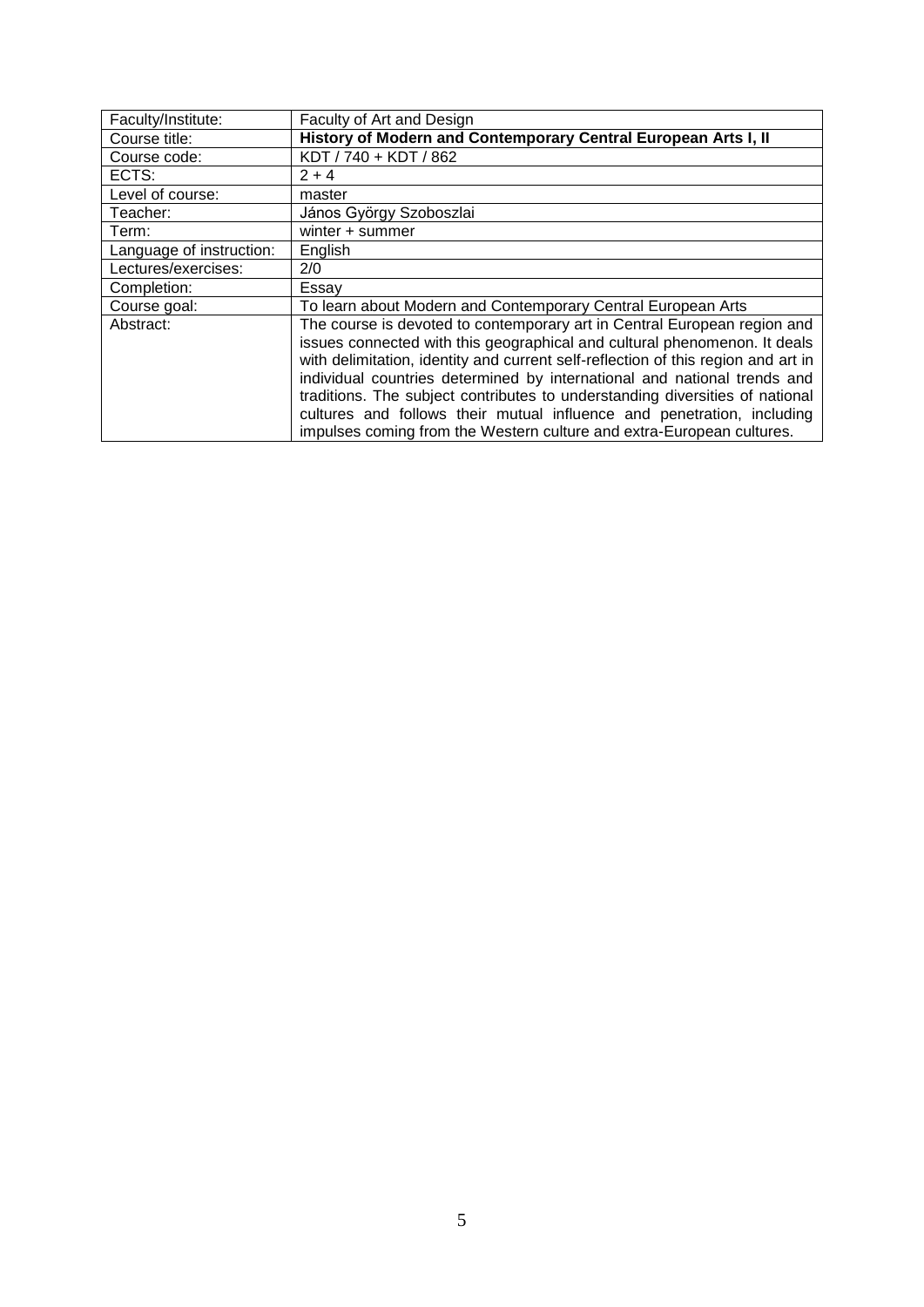<span id="page-5-0"></span>

| Faculty/Institute:       | Faculty of Art and Design                                                      |
|--------------------------|--------------------------------------------------------------------------------|
| Course title:            | New media I, II                                                                |
| Course code:             | KFO/813 + KFO/814                                                              |
| ECTS:                    | $2 + 2$                                                                        |
| Level of course:         | master                                                                         |
| Teacher:                 | Pavel Mrkus, Barry Wan                                                         |
| Term:                    | winter + summer                                                                |
| Language of instruction: | English                                                                        |
| Lectures/exercises:      | 0/2                                                                            |
| Completion:              | Project, essay                                                                 |
| Course goal:             | After taking the course, the student is able to create a website               |
|                          | presentation of his/her own products, and to program an animation.             |
| Abstract:                | The aim of the seminar is basic mastering of Macromedia software               |
|                          | products, by means of which the student will be able to publish his/her own    |
|                          | files and data on the Internet, and at the same time, he/she will utilize this |
|                          | knowledge of the programs in his/her own creative work. The main               |
|                          | intention of the course is to introduce students in the issues of file         |
|                          | compression and their adequate use both                                        |
|                          | for a virtual network and for creating an individual piece of work             |
|                          | (interactive animation, multimedia presentation) that can hold out             |
|                          | technically not only on the applied level, but also in the gallery operation.  |
|                          | After taking the course, the student is able to create a website               |
|                          | presentation of his/her own products, and to program an animation              |
|                          | (cartoon or photo slide show).                                                 |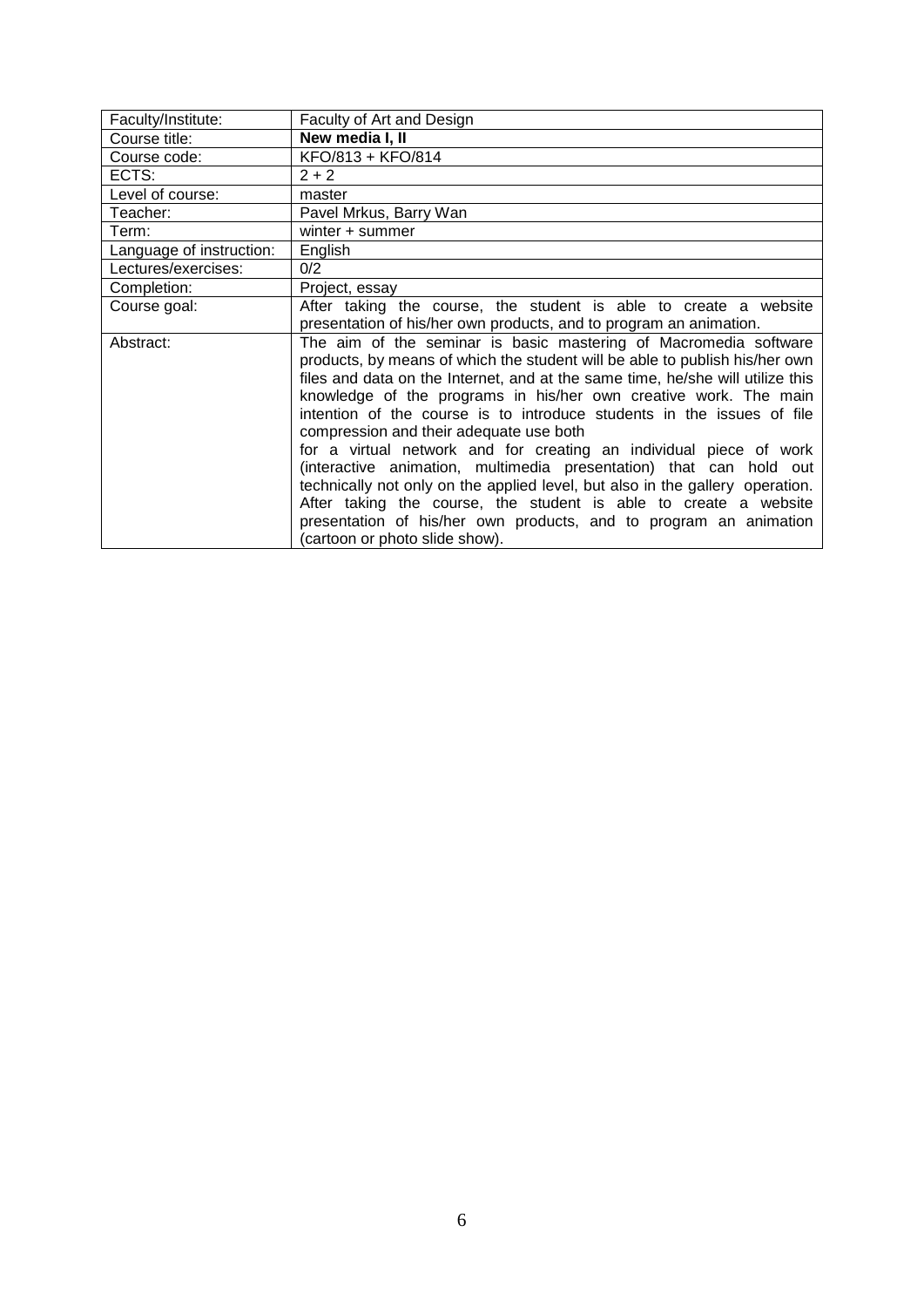<span id="page-6-0"></span>

| Faculty/Institute:       | Faculty of Art and Design                                                                                                                                                                                                                                                                                                                                                                                                                                                                                                                                                                                                                                                                                                                                                                                                                                                           |
|--------------------------|-------------------------------------------------------------------------------------------------------------------------------------------------------------------------------------------------------------------------------------------------------------------------------------------------------------------------------------------------------------------------------------------------------------------------------------------------------------------------------------------------------------------------------------------------------------------------------------------------------------------------------------------------------------------------------------------------------------------------------------------------------------------------------------------------------------------------------------------------------------------------------------|
| Course title:            | Drawing I, II                                                                                                                                                                                                                                                                                                                                                                                                                                                                                                                                                                                                                                                                                                                                                                                                                                                                       |
| Course code:             | KVP/748 + KVP/770                                                                                                                                                                                                                                                                                                                                                                                                                                                                                                                                                                                                                                                                                                                                                                                                                                                                   |
| ECTS:                    | $1 + 1$                                                                                                                                                                                                                                                                                                                                                                                                                                                                                                                                                                                                                                                                                                                                                                                                                                                                             |
| Level of course:         | master                                                                                                                                                                                                                                                                                                                                                                                                                                                                                                                                                                                                                                                                                                                                                                                                                                                                              |
| Teacher:                 | Vladimír Švec                                                                                                                                                                                                                                                                                                                                                                                                                                                                                                                                                                                                                                                                                                                                                                                                                                                                       |
| Term:                    | winter + summer                                                                                                                                                                                                                                                                                                                                                                                                                                                                                                                                                                                                                                                                                                                                                                                                                                                                     |
| Language of instruction: | Czech / English                                                                                                                                                                                                                                                                                                                                                                                                                                                                                                                                                                                                                                                                                                                                                                                                                                                                     |
| Lectures/exercises:      | 0/3                                                                                                                                                                                                                                                                                                                                                                                                                                                                                                                                                                                                                                                                                                                                                                                                                                                                                 |
| Completion:              | Project, realization                                                                                                                                                                                                                                                                                                                                                                                                                                                                                                                                                                                                                                                                                                                                                                                                                                                                |
| Course goal:             | To practise and learn drawing.                                                                                                                                                                                                                                                                                                                                                                                                                                                                                                                                                                                                                                                                                                                                                                                                                                                      |
| Abstract:                | This course is intended especially for those students who perceive<br>possibilities of a drawing discipline as useful and inspiring ones, even<br>though they have already taken a clear view in the discipline they are<br>studying. After exploring the possibilities of the given medium and the<br>student's individual abilities, a project will be determined and characterized<br>for the student to work on. The course is based on both common and<br>individual searching for connotations of terms such as proportion,<br>construction, motif, line, shape, expressing the character of a material,<br>various drawing techniques and their artistic effect, light and shade,<br>considered, exaggerated or no perspective, harmonic as well as<br>provocative composing according to size, experiment, and on creative use<br>of these elements in individual projects. |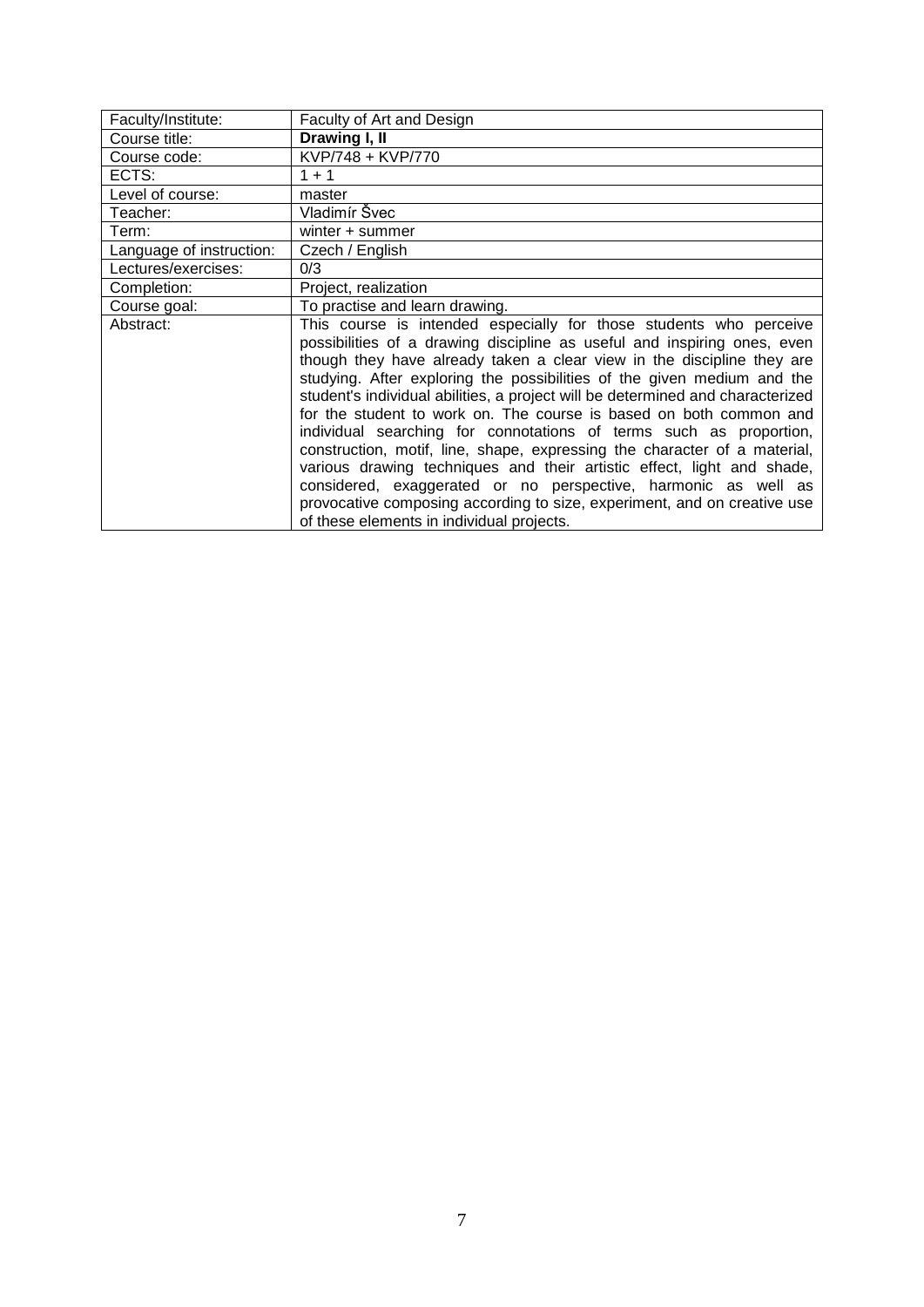<span id="page-7-0"></span>

| Faculty/Institute:       | Faculty of Art and Design                                                                                                                                                                                                                                                                                                                                                                                                                                                                                                                                                                                                                |
|--------------------------|------------------------------------------------------------------------------------------------------------------------------------------------------------------------------------------------------------------------------------------------------------------------------------------------------------------------------------------------------------------------------------------------------------------------------------------------------------------------------------------------------------------------------------------------------------------------------------------------------------------------------------------|
| Course title:            | Painting I, II                                                                                                                                                                                                                                                                                                                                                                                                                                                                                                                                                                                                                           |
| Course code:             | KVP/750 + KVP/771                                                                                                                                                                                                                                                                                                                                                                                                                                                                                                                                                                                                                        |
| ECTS:                    | $1 + 1$                                                                                                                                                                                                                                                                                                                                                                                                                                                                                                                                                                                                                                  |
| Level of course:         | master                                                                                                                                                                                                                                                                                                                                                                                                                                                                                                                                                                                                                                   |
| Teacher:                 | Vladimír Švec                                                                                                                                                                                                                                                                                                                                                                                                                                                                                                                                                                                                                            |
| Term:                    | Winter + summer                                                                                                                                                                                                                                                                                                                                                                                                                                                                                                                                                                                                                          |
| Language of instruction: | Czech, English                                                                                                                                                                                                                                                                                                                                                                                                                                                                                                                                                                                                                           |
| Lectures/exercises:      | 0/3                                                                                                                                                                                                                                                                                                                                                                                                                                                                                                                                                                                                                                      |
| Completion:              | Project, realization                                                                                                                                                                                                                                                                                                                                                                                                                                                                                                                                                                                                                     |
| Course goal:             | To practise painting.                                                                                                                                                                                                                                                                                                                                                                                                                                                                                                                                                                                                                    |
| Abstract:                | This elective course is suitable especially for those students who in their<br>creation incline to creative expression by means of painting, and offers<br>them a possibility and space for statement, perfection and experiment in<br>this discipline. The seminar can as well serve as a purposeful addition to<br>the main course of study through finding optimal settings of realizations by<br>interconnecting photography and painting media. During the study,<br>students will verify various painting approaches when solving specific<br>individual assignments, and will go through regular proofs before finishing<br>them. |

<span id="page-7-1"></span>

| Faculty/Institute: | Faculty of Art and Design                     |
|--------------------|-----------------------------------------------|
| Course title:      | <b>Principles of Studio Photography I, II</b> |
| Course code:       | KFO/832 + KFO/833                             |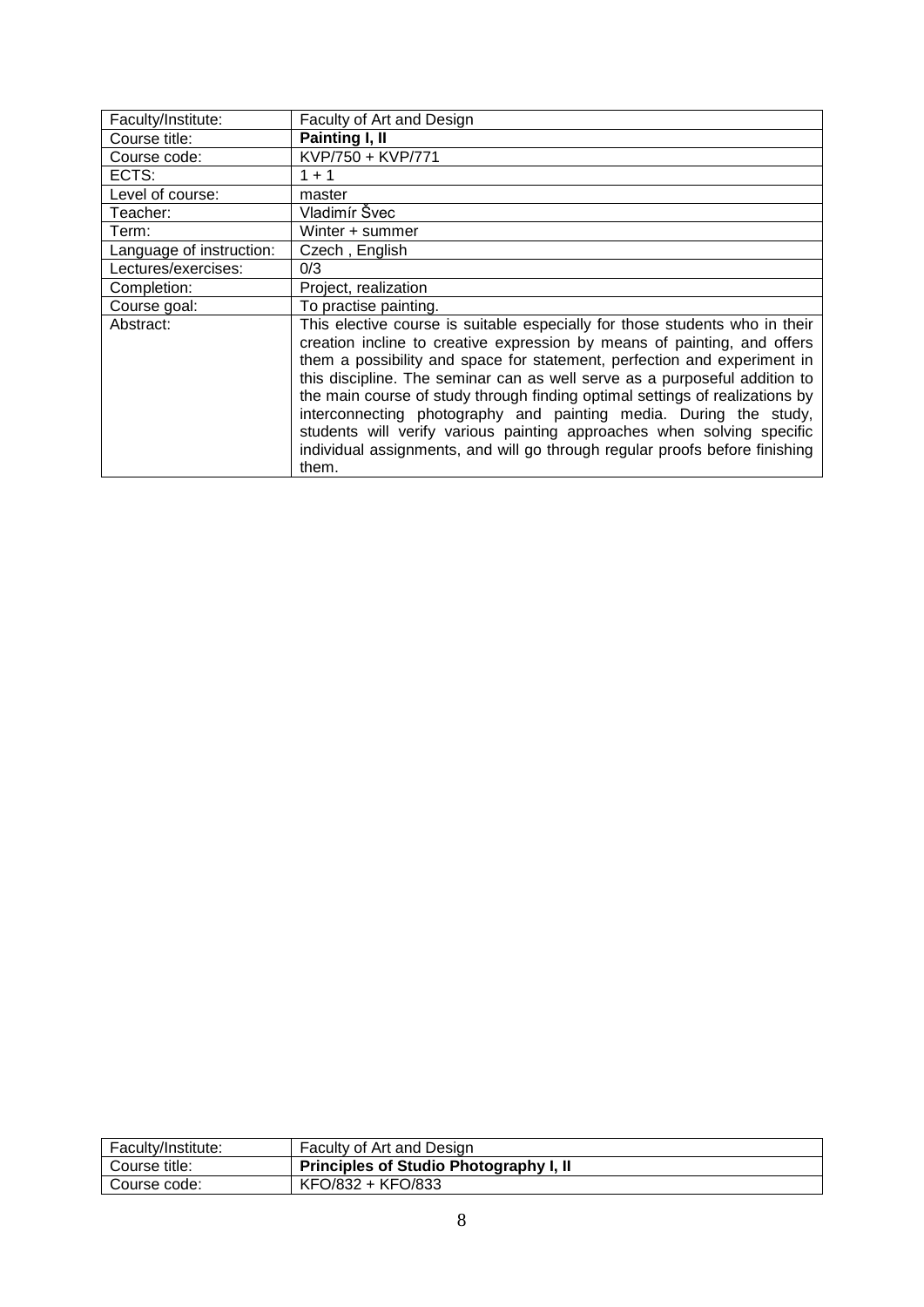| ECTS:                    | $2 + 2$                                                                                                                                                                                                                                                                                                                                                                                                                                                                                                                                                                                                                                                                                                                                                                                                                                                                                                                                                                         |
|--------------------------|---------------------------------------------------------------------------------------------------------------------------------------------------------------------------------------------------------------------------------------------------------------------------------------------------------------------------------------------------------------------------------------------------------------------------------------------------------------------------------------------------------------------------------------------------------------------------------------------------------------------------------------------------------------------------------------------------------------------------------------------------------------------------------------------------------------------------------------------------------------------------------------------------------------------------------------------------------------------------------|
| Level of course:         | master                                                                                                                                                                                                                                                                                                                                                                                                                                                                                                                                                                                                                                                                                                                                                                                                                                                                                                                                                                          |
| Teacher:                 | Aleš Loziak                                                                                                                                                                                                                                                                                                                                                                                                                                                                                                                                                                                                                                                                                                                                                                                                                                                                                                                                                                     |
| Term:                    | winter + summer                                                                                                                                                                                                                                                                                                                                                                                                                                                                                                                                                                                                                                                                                                                                                                                                                                                                                                                                                                 |
| Language of instruction: | English                                                                                                                                                                                                                                                                                                                                                                                                                                                                                                                                                                                                                                                                                                                                                                                                                                                                                                                                                                         |
| Lectures/exercises:      | 0/1                                                                                                                                                                                                                                                                                                                                                                                                                                                                                                                                                                                                                                                                                                                                                                                                                                                                                                                                                                             |
| Completion:              | Series of Photographs for new design of the Corporate Identity of a<br>productive company                                                                                                                                                                                                                                                                                                                                                                                                                                                                                                                                                                                                                                                                                                                                                                                                                                                                                       |
| Course goal:             | To learn about principles of Studio Photography                                                                                                                                                                                                                                                                                                                                                                                                                                                                                                                                                                                                                                                                                                                                                                                                                                                                                                                                 |
| Abstract:                | The conception of the subject assumes that the master's degree students<br>have vocational and manual skills, as well as theoretical knowledge on the<br>level of a bachelor's degree graduate, and therefore focuses in particular<br>on extending specific skills necessarily essential both in the challenging<br>professional practice, and in free author's creation. In the course<br>programme for the 2nd semester, artistic verification of all so-far mastered<br>techniques applied to a theme and presentation of the photographic image<br>in online environment. Tuition in both semesters is based on combination<br>of theoretical introductions and following practical experiments illuminating<br>individual technologies being examined and model creative procedures<br>respectively. Seminar works in this subject are oriented toward practical<br>verification of acquired knowledge and their inclusion in the student's<br>range of practical skills. |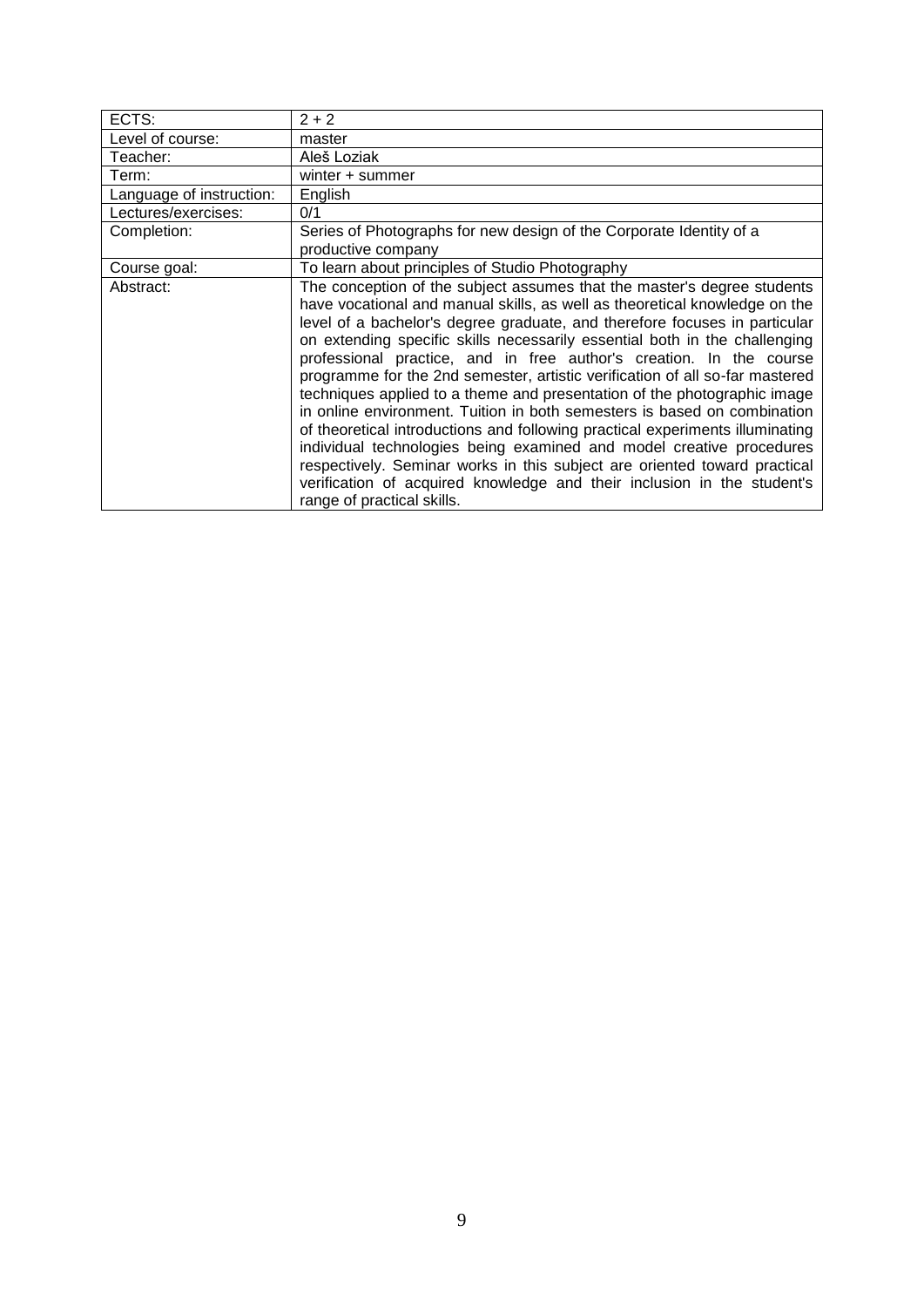<span id="page-9-0"></span>

| Faculty/Institute:       | Faculty of Art and Design                                                                                                                                                                                                                                                                                                                                                                                                                                                                                                                                                                                                                                                                                                                                                                                                                                                                                                                                                                                                                                                                                                                                                    |
|--------------------------|------------------------------------------------------------------------------------------------------------------------------------------------------------------------------------------------------------------------------------------------------------------------------------------------------------------------------------------------------------------------------------------------------------------------------------------------------------------------------------------------------------------------------------------------------------------------------------------------------------------------------------------------------------------------------------------------------------------------------------------------------------------------------------------------------------------------------------------------------------------------------------------------------------------------------------------------------------------------------------------------------------------------------------------------------------------------------------------------------------------------------------------------------------------------------|
| Course title:            | Special Photo Technologies I, II                                                                                                                                                                                                                                                                                                                                                                                                                                                                                                                                                                                                                                                                                                                                                                                                                                                                                                                                                                                                                                                                                                                                             |
| Course code:             | KFO/811 + KFO/812                                                                                                                                                                                                                                                                                                                                                                                                                                                                                                                                                                                                                                                                                                                                                                                                                                                                                                                                                                                                                                                                                                                                                            |
| ECTS:                    | $2 + 2$                                                                                                                                                                                                                                                                                                                                                                                                                                                                                                                                                                                                                                                                                                                                                                                                                                                                                                                                                                                                                                                                                                                                                                      |
| Level of course:         | master                                                                                                                                                                                                                                                                                                                                                                                                                                                                                                                                                                                                                                                                                                                                                                                                                                                                                                                                                                                                                                                                                                                                                                       |
| Teacher:                 | Miroslav Vojtěchovský, Aleš Loziak, Zdena Kolečková                                                                                                                                                                                                                                                                                                                                                                                                                                                                                                                                                                                                                                                                                                                                                                                                                                                                                                                                                                                                                                                                                                                          |
| Term:                    | winter + summer                                                                                                                                                                                                                                                                                                                                                                                                                                                                                                                                                                                                                                                                                                                                                                                                                                                                                                                                                                                                                                                                                                                                                              |
| Language of instruction: | English                                                                                                                                                                                                                                                                                                                                                                                                                                                                                                                                                                                                                                                                                                                                                                                                                                                                                                                                                                                                                                                                                                                                                                      |
| Lectures/exercises:      | 1/1                                                                                                                                                                                                                                                                                                                                                                                                                                                                                                                                                                                                                                                                                                                                                                                                                                                                                                                                                                                                                                                                                                                                                                          |
| Completion:              | At least three photographs in one chosen printing technique                                                                                                                                                                                                                                                                                                                                                                                                                                                                                                                                                                                                                                                                                                                                                                                                                                                                                                                                                                                                                                                                                                                  |
| Course goal:             | To learn about special Photo Technologies                                                                                                                                                                                                                                                                                                                                                                                                                                                                                                                                                                                                                                                                                                                                                                                                                                                                                                                                                                                                                                                                                                                                    |
| Abstract:                | The course focuses not only on the technical aspects of the technologies<br>under discussion, but is also oriented towards understanding their<br>application in the developmental trends of photography and visual art<br>(e.g.in the period of pictorialism) as well as their confrontation or<br>interconnection with contemporary processes and possibilities of digital<br>technologies. The conception of the subject assumes that the master's<br>degree students have vocational and manual skills, as well as theoretical<br>knowledge on the level of a bachelor's degree graduate, and therefore<br>focuses in particular on extending specific skills necessarily essential both<br>in the challenging professional practice, and in free author's creation.<br>Tuition in both semesters is based on combination of theoretical<br>introductions and following practical experiments illuminating individual<br>technologies being examined and model creative procedures respectively.<br>Seminar works in this subject are oriented toward practical verification of<br>acquired knowledge and their inclusion in the student's range of practical<br>skills. |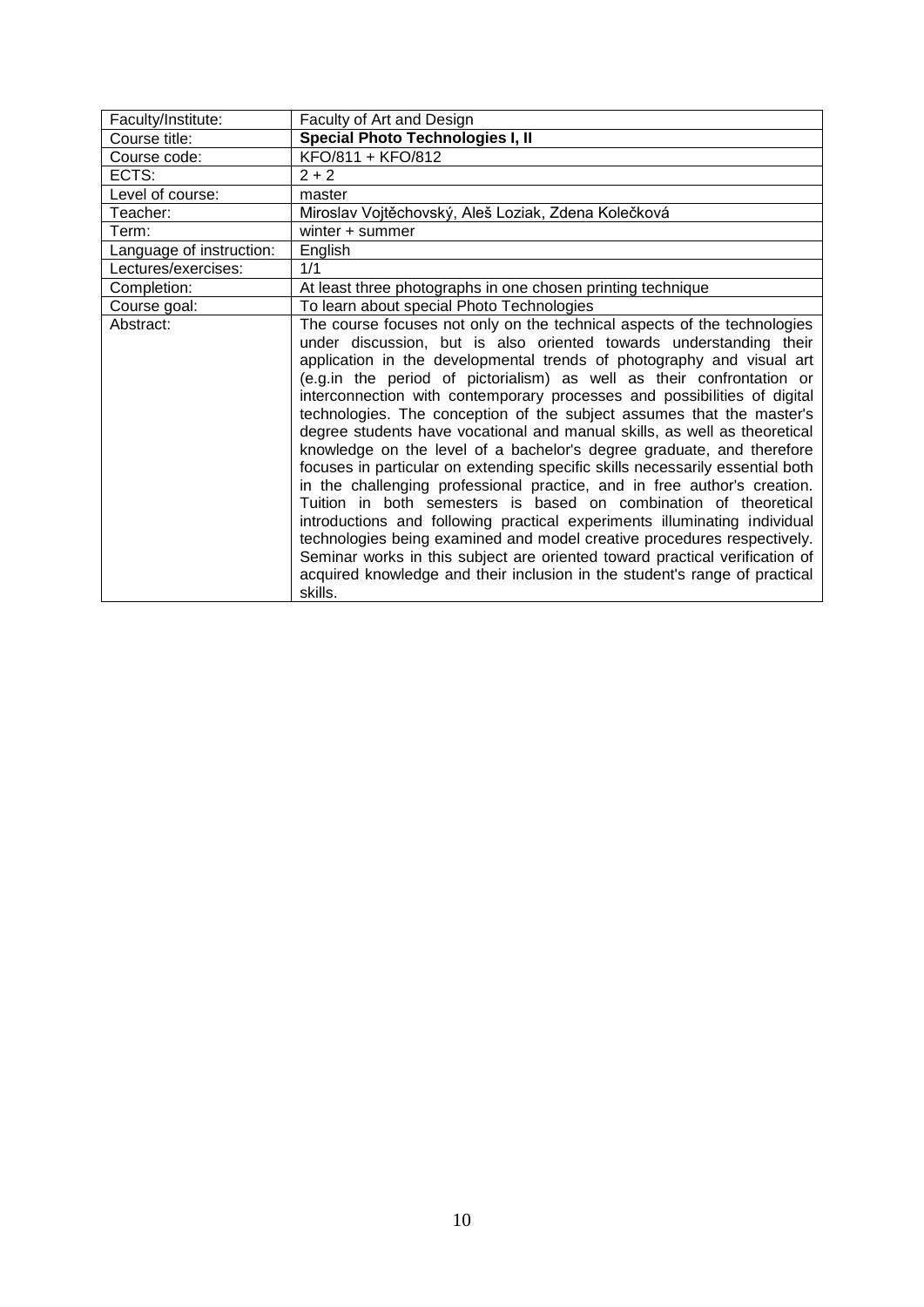<span id="page-10-0"></span>

| Faculty/Institute:       | Faculty of Art and Design                                                     |
|--------------------------|-------------------------------------------------------------------------------|
| Course title:            | <b>Workshops</b>                                                              |
| Course code:             | <b>KFO/834</b>                                                                |
| ECTS:                    | 3                                                                             |
| Level of course:         | master                                                                        |
| Teacher:                 | Zdena Kolečková, Marija Mandič                                                |
| Term:                    | winter                                                                        |
| Language of instruction: | English                                                                       |
| Lectures/exercises:      | 0/1                                                                           |
| Completion:              | Participation in workshop, presentation, project                              |
| Course goal:             | To learn about sphere of overlaps of free artistic creation into other        |
|                          | disciplines of socioscientific disciplines.                                   |
| Abstract:                | The workshop has a character of a joint semestral creative project of         |
|                          | students and teachers that focuses mainly on the sphere of overlaps of        |
|                          | free artistic creation into other disciplines of socioscientific disciplines. |
|                          | During the semester, students will prepare and then implement their own       |
|                          | photographic, audio or multimedia projects. The process of implementation     |
|                          | is accompanied by intensive tutoring with teachers and invited guests, as     |
|                          | well as by discussions between individual participants of the workshop.       |
|                          | The implementation of the workshop is completed by presentations of           |
|                          | students, introduction of their projects, or their in-process designs.        |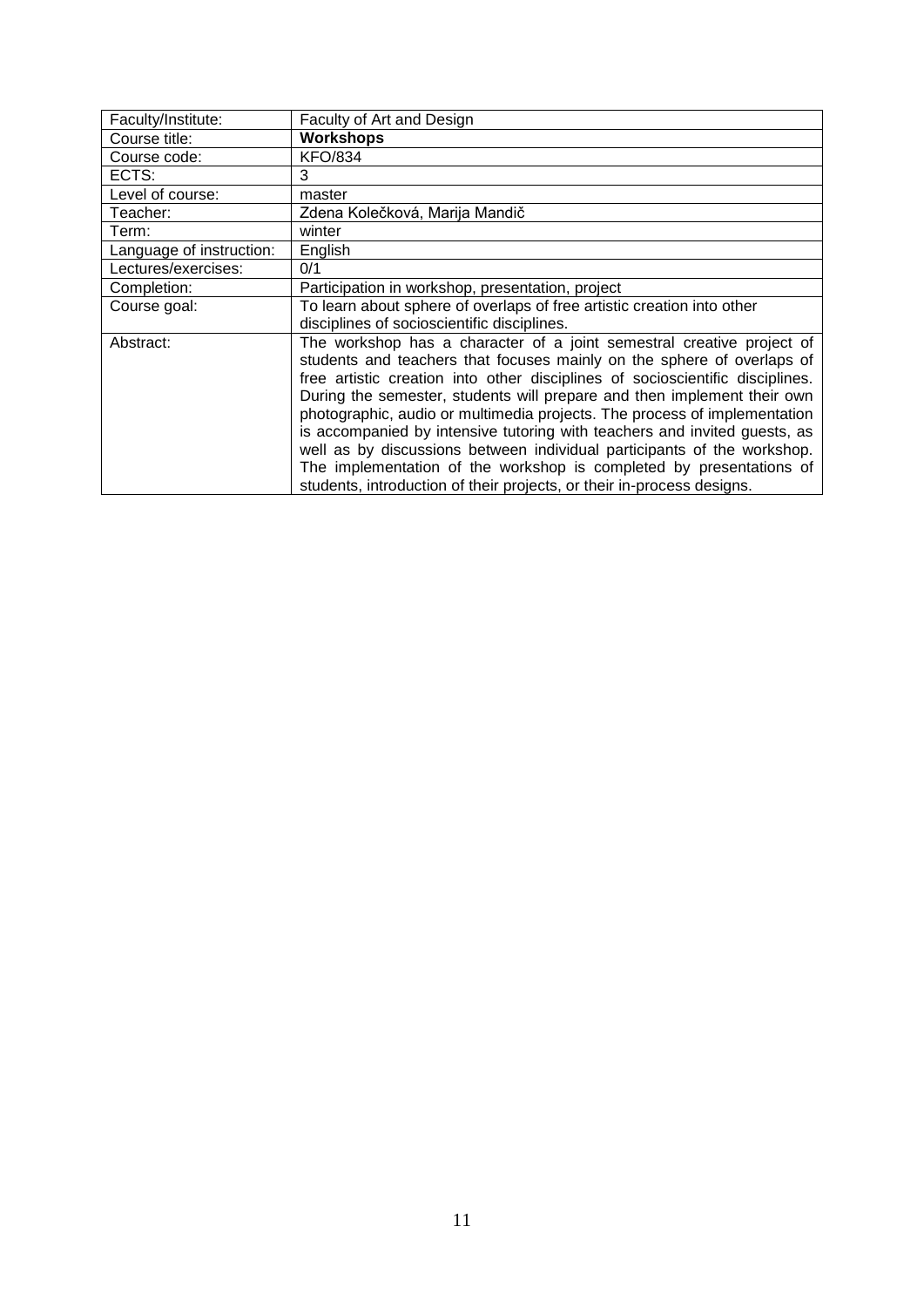<span id="page-11-0"></span>

| Faculty/Institute:       | Faculty of Art and Design                                                     |
|--------------------------|-------------------------------------------------------------------------------|
| Course title:            | Selected Chapters from Modern and Contemporary Art I, II                      |
| Course code:             | KDT/867 + KDT/868                                                             |
| ECTS:                    | $2 + 2$                                                                       |
| Level of course:         | master                                                                        |
| Teacher:                 | János György Szoboszlai                                                       |
| Term:                    | winter + summer                                                               |
| Language of instruction: | English                                                                       |
| Lectures/exercises:      | 2/0                                                                           |
| Completion:              | Dialogue                                                                      |
| Course goal:             | To learn about selected chapters from Modern and Contemporary Art             |
| Abstract:                | The topic is the process of dematerialisation and rematerialisation in visual |
|                          | art from the beginning of the 20th Century until contemporary art. The        |
|                          | course investigates how the meaning has been displaced from the original      |
|                          | physical object and visual phenomenon onto the original idea of artworks.     |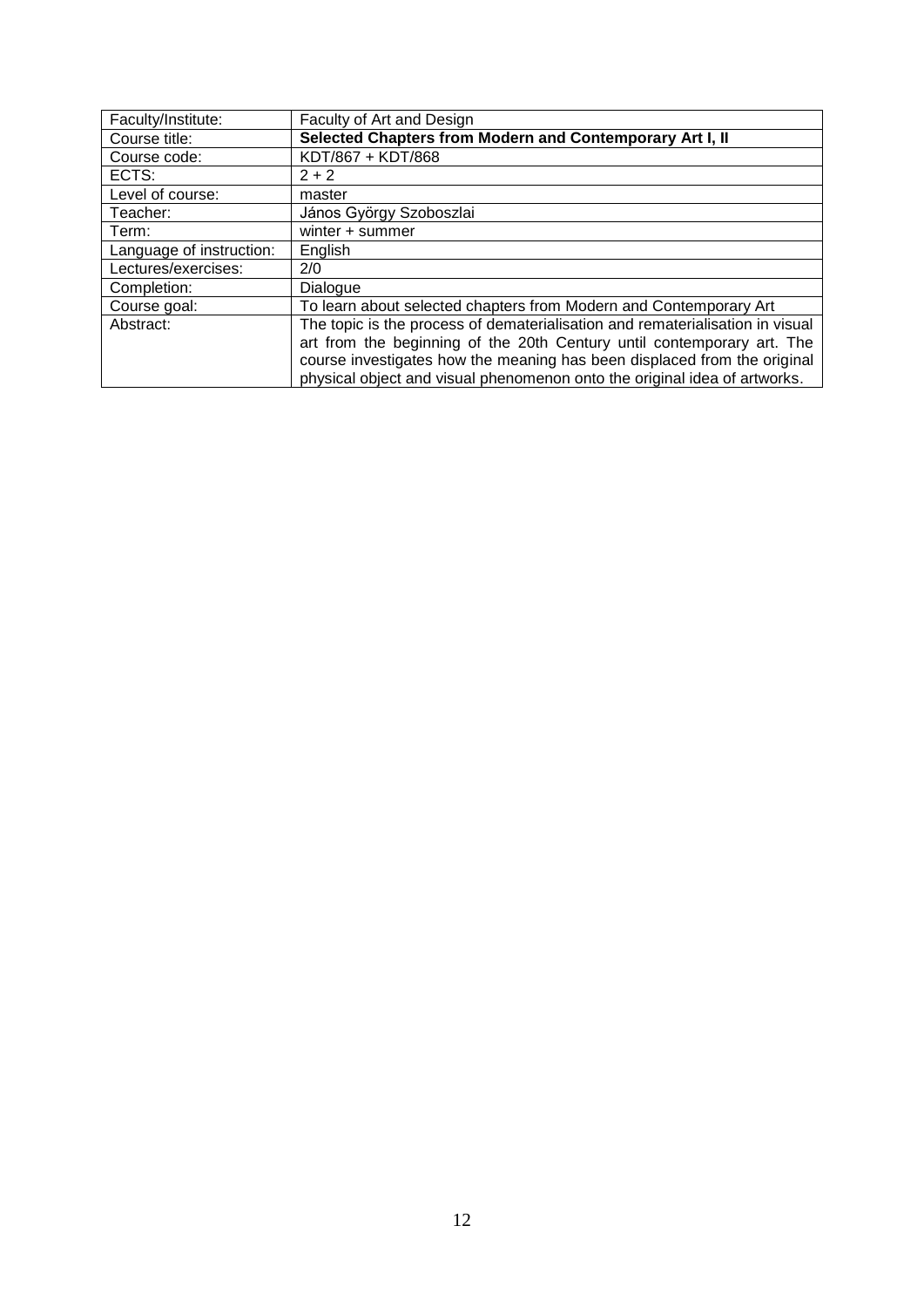<span id="page-12-0"></span>

| Faculty/Institute:       | Faculty of Art and Design                                                                                                                                                                                                                                                                                                                                                                                                                                                                                                                                                                                                                                                                                                                                                                                                                                      |
|--------------------------|----------------------------------------------------------------------------------------------------------------------------------------------------------------------------------------------------------------------------------------------------------------------------------------------------------------------------------------------------------------------------------------------------------------------------------------------------------------------------------------------------------------------------------------------------------------------------------------------------------------------------------------------------------------------------------------------------------------------------------------------------------------------------------------------------------------------------------------------------------------|
| Course title:            | Diploma Work Tutorials I, II                                                                                                                                                                                                                                                                                                                                                                                                                                                                                                                                                                                                                                                                                                                                                                                                                                   |
| Course code:             | KFO/838 + KFO/839                                                                                                                                                                                                                                                                                                                                                                                                                                                                                                                                                                                                                                                                                                                                                                                                                                              |
| ECTS:                    | $8 + 8$                                                                                                                                                                                                                                                                                                                                                                                                                                                                                                                                                                                                                                                                                                                                                                                                                                                        |
| Level of course:         | master                                                                                                                                                                                                                                                                                                                                                                                                                                                                                                                                                                                                                                                                                                                                                                                                                                                         |
| Teacher:                 | Zdena Kolečková                                                                                                                                                                                                                                                                                                                                                                                                                                                                                                                                                                                                                                                                                                                                                                                                                                                |
| Term:                    | winter + summer                                                                                                                                                                                                                                                                                                                                                                                                                                                                                                                                                                                                                                                                                                                                                                                                                                                |
| Language of instruction: | English                                                                                                                                                                                                                                                                                                                                                                                                                                                                                                                                                                                                                                                                                                                                                                                                                                                        |
| Lectures/exercises:      | 0/3                                                                                                                                                                                                                                                                                                                                                                                                                                                                                                                                                                                                                                                                                                                                                                                                                                                            |
| Completion:              | 1. Active participation in the tuitions with the work supervisor                                                                                                                                                                                                                                                                                                                                                                                                                                                                                                                                                                                                                                                                                                                                                                                               |
|                          | 2. Preparation of the theoretical material                                                                                                                                                                                                                                                                                                                                                                                                                                                                                                                                                                                                                                                                                                                                                                                                                     |
| Course goal:             | Consultation of the practical and the theoretical parts of diploma work                                                                                                                                                                                                                                                                                                                                                                                                                                                                                                                                                                                                                                                                                                                                                                                        |
| Abstract:                | This course is based on purely individual approach and comes out of<br>individual students' needs, in accordance with their focus on a particular<br>theme of their diploma work. During the two semesters, the student<br>intensively consults both the practical and the theoretical parts of their<br>diploma work, and starting from the initial seminars, in which the basic<br>principles of creating a diploma work are defined, they realize their themes<br>step by step up to the resulting stage to be presented as part of the final<br>state examinations. Besides consultations, the student is recommended<br>professional literature related to the topic of the diploma work, as well as<br>names of theoreticians, curators or artists who might give them further<br>inspiring consultations, study material, and information on the theme. |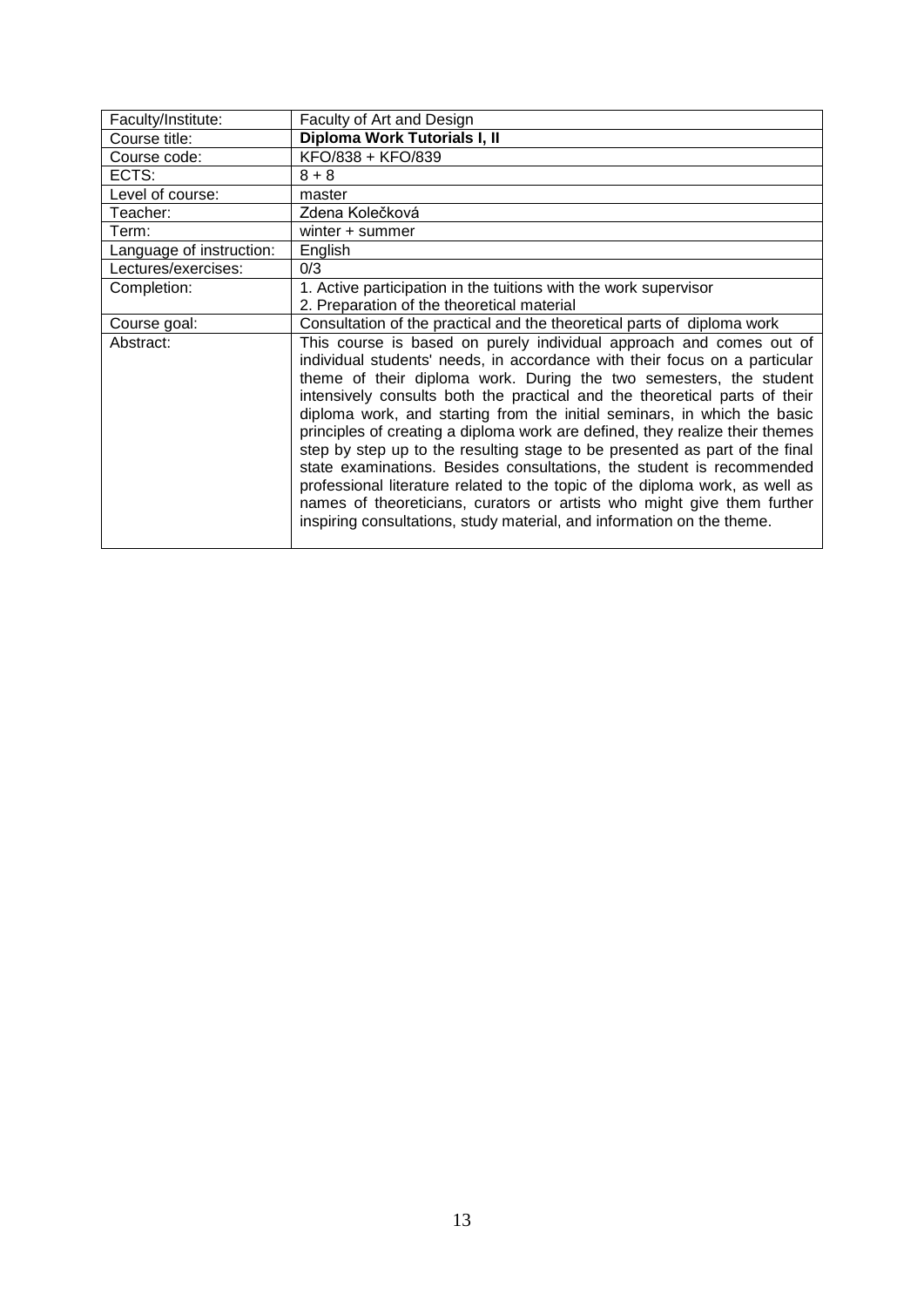<span id="page-13-0"></span>

| Faculty/Institute:       | Faculty of Art and Design                                                                                                                                                                                               |
|--------------------------|-------------------------------------------------------------------------------------------------------------------------------------------------------------------------------------------------------------------------|
| Course title:            | <b>Visual Communication I, II</b>                                                                                                                                                                                       |
| Course code:             | KDT/869 + KDT/870                                                                                                                                                                                                       |
| ECTS:                    | $2 + 2$                                                                                                                                                                                                                 |
| Level of course:         | master                                                                                                                                                                                                                  |
| Teacher:                 | János György Szoboszlai                                                                                                                                                                                                 |
| Term:                    | winter + summer                                                                                                                                                                                                         |
| Language of instruction: | English                                                                                                                                                                                                                 |
| Lectures/exercises:      | 2/0                                                                                                                                                                                                                     |
| Completion:              | Dialogue                                                                                                                                                                                                                |
| Course goal:             | To learn about communication between Art and Society                                                                                                                                                                    |
| Abstract:                | The course focuses on one particular medium of communication between                                                                                                                                                    |
|                          | art and society: the exhibition. The course provides basic concepts of<br>museum- and exhibition studies (display, discursivity, white cube, funding,<br>interpretation, curatorial, educational turn, performativity). |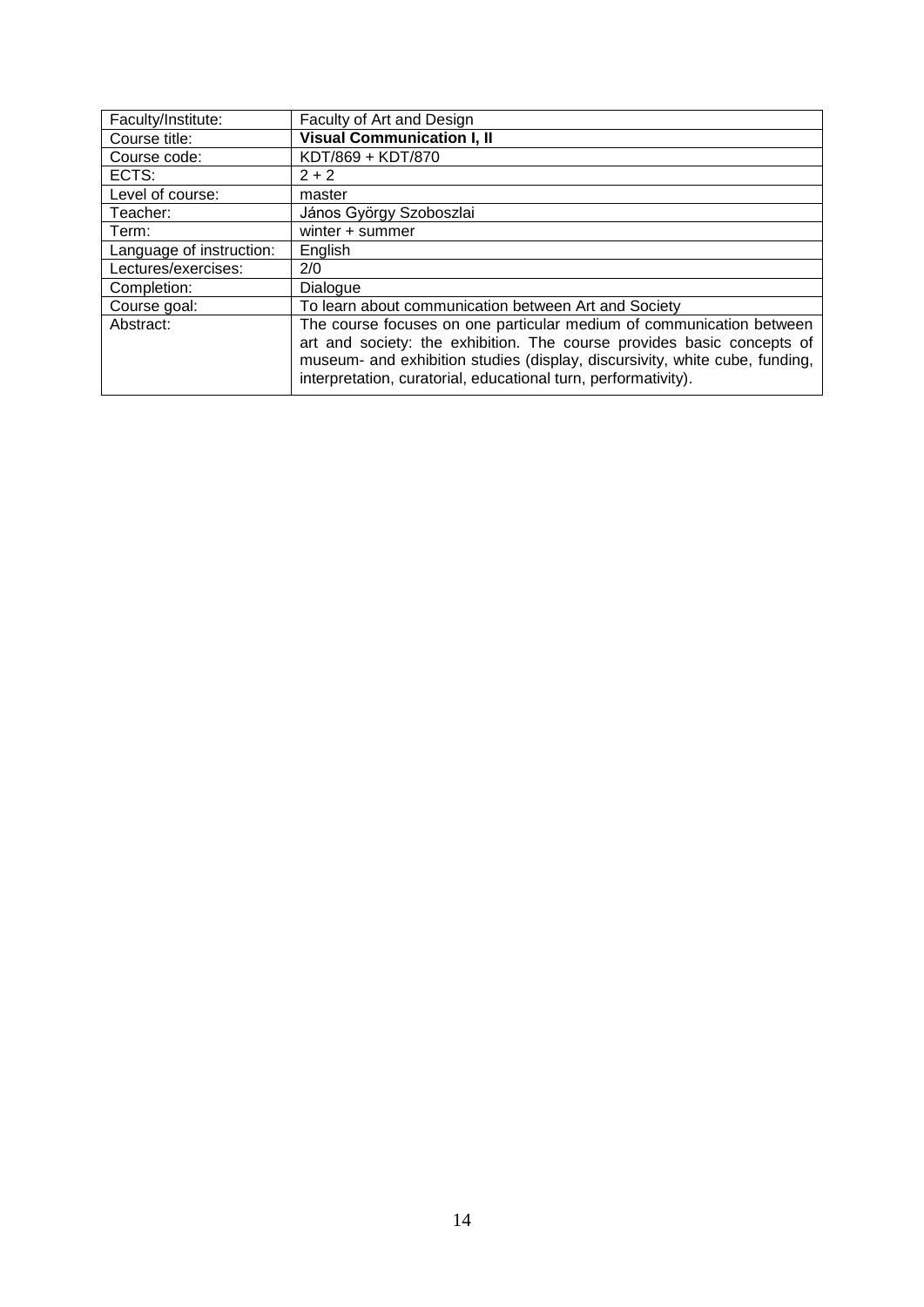<span id="page-14-0"></span>

| Faculty/Institute:       | Faculty of Art and Design                                                                                                                                                                                                                                                                                                                                                                                                                                                                                                            |
|--------------------------|--------------------------------------------------------------------------------------------------------------------------------------------------------------------------------------------------------------------------------------------------------------------------------------------------------------------------------------------------------------------------------------------------------------------------------------------------------------------------------------------------------------------------------------|
| Course title:            | <b>Concept in Art Practice</b>                                                                                                                                                                                                                                                                                                                                                                                                                                                                                                       |
| Course code:             | <b>KFO/837</b>                                                                                                                                                                                                                                                                                                                                                                                                                                                                                                                       |
| ECTS:                    | 6                                                                                                                                                                                                                                                                                                                                                                                                                                                                                                                                    |
| Level of course:         | master                                                                                                                                                                                                                                                                                                                                                                                                                                                                                                                               |
| Teacher:                 | Michaela Thelenová                                                                                                                                                                                                                                                                                                                                                                                                                                                                                                                   |
| Term:                    | winter                                                                                                                                                                                                                                                                                                                                                                                                                                                                                                                               |
| Language of instruction: | English                                                                                                                                                                                                                                                                                                                                                                                                                                                                                                                              |
| Lectures/exercises:      | 1/2                                                                                                                                                                                                                                                                                                                                                                                                                                                                                                                                  |
| Completion:              | Essay, project                                                                                                                                                                                                                                                                                                                                                                                                                                                                                                                       |
| Course goal:             | To combine a theoretical interpretation with a practical attitude to artistic                                                                                                                                                                                                                                                                                                                                                                                                                                                        |
|                          | practice emerging from a conceptual basis.                                                                                                                                                                                                                                                                                                                                                                                                                                                                                           |
| Abstract:                | This course combines a theoretical interpretation with a practical attitude<br>to artistic practice emerging from a conceptual basis. The theoretical part<br>focuses on comparison of model examples of creative treatment with<br>conceptual approach and expression, including post-conceptual or<br>nonconceptual reflection, while the practical part verifies the level of<br>understanding the interpretation and the innovative approach in the<br>creative practice of the young adept of art. This means that the doctoral |
|                          | student who assists the student during the exercise, actually fulfills the role<br>of a curator to help them finalize the project and put it in a wider context;<br>i.e.in the form of feedback of the adjusted theoretical frame of the<br>presented lectures. The output of the course has thus a character of the<br>student's separate semestral creative project that arises under supervision<br>of two educators. The final output then is a presentation of the project, an                                                  |
|                          | ideally created artwork, and/or its designs developed.                                                                                                                                                                                                                                                                                                                                                                                                                                                                               |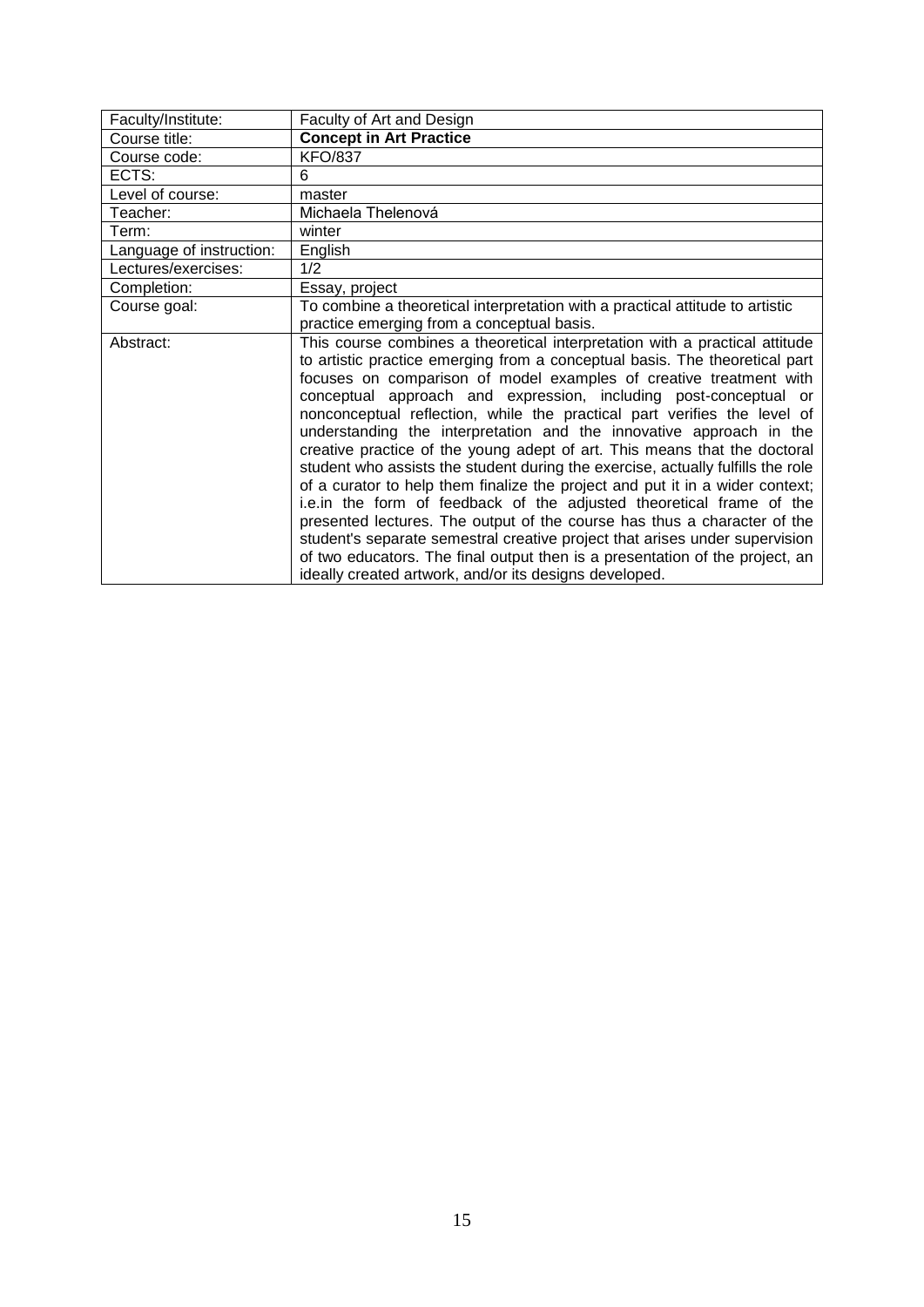<span id="page-15-0"></span>

| Faculty/Institute:       | Faculty of Art and Design                                                                                                                                                                                                                                                                                                                                                                                                                                                                                                                                                                                                                                                                                                                                                                                                                                                                                                                                                                                                                                                                                                                                                                                                                                                   |
|--------------------------|-----------------------------------------------------------------------------------------------------------------------------------------------------------------------------------------------------------------------------------------------------------------------------------------------------------------------------------------------------------------------------------------------------------------------------------------------------------------------------------------------------------------------------------------------------------------------------------------------------------------------------------------------------------------------------------------------------------------------------------------------------------------------------------------------------------------------------------------------------------------------------------------------------------------------------------------------------------------------------------------------------------------------------------------------------------------------------------------------------------------------------------------------------------------------------------------------------------------------------------------------------------------------------|
| Course title:            | <b>Contemporary Art and Photography III</b>                                                                                                                                                                                                                                                                                                                                                                                                                                                                                                                                                                                                                                                                                                                                                                                                                                                                                                                                                                                                                                                                                                                                                                                                                                 |
| Course code:             | KDT/863                                                                                                                                                                                                                                                                                                                                                                                                                                                                                                                                                                                                                                                                                                                                                                                                                                                                                                                                                                                                                                                                                                                                                                                                                                                                     |
| ECTS:                    | 6                                                                                                                                                                                                                                                                                                                                                                                                                                                                                                                                                                                                                                                                                                                                                                                                                                                                                                                                                                                                                                                                                                                                                                                                                                                                           |
| Level of course:         | master                                                                                                                                                                                                                                                                                                                                                                                                                                                                                                                                                                                                                                                                                                                                                                                                                                                                                                                                                                                                                                                                                                                                                                                                                                                                      |
| Teacher:                 | Michal Koleček, Anna Vartecká                                                                                                                                                                                                                                                                                                                                                                                                                                                                                                                                                                                                                                                                                                                                                                                                                                                                                                                                                                                                                                                                                                                                                                                                                                               |
| Term:                    | winter                                                                                                                                                                                                                                                                                                                                                                                                                                                                                                                                                                                                                                                                                                                                                                                                                                                                                                                                                                                                                                                                                                                                                                                                                                                                      |
| Language of instruction: | English                                                                                                                                                                                                                                                                                                                                                                                                                                                                                                                                                                                                                                                                                                                                                                                                                                                                                                                                                                                                                                                                                                                                                                                                                                                                     |
| Lectures/exercises:      | 1/1                                                                                                                                                                                                                                                                                                                                                                                                                                                                                                                                                                                                                                                                                                                                                                                                                                                                                                                                                                                                                                                                                                                                                                                                                                                                         |
| Completion:              | Oral exam, written exam                                                                                                                                                                                                                                                                                                                                                                                                                                                                                                                                                                                                                                                                                                                                                                                                                                                                                                                                                                                                                                                                                                                                                                                                                                                     |
| Course goal:             | To learn about Contemporary Art and Photography                                                                                                                                                                                                                                                                                                                                                                                                                                                                                                                                                                                                                                                                                                                                                                                                                                                                                                                                                                                                                                                                                                                                                                                                                             |
| Abstract:                | The subject represents a broad discussion forum reflecting the position of<br>the photography in contemporary visual art based on analysis of events on<br>the local, national, and European artistic scene, as well as the current<br>social-cultural<br>context.<br>Generally, the seminar covers mainly the period between the 1970s and<br>2010s, which is characteristic for entrance of so-called new media, radical<br>transformation of the photographic medium, transdisciplinarity, and<br>multiculturalism connected with the ongoing globalization and deepening<br>civilization and religious divergences often leading to a disharmonic social-<br>political situation. Reflection of these trends is concurrently examined and<br>documented based on exhibition programmes of prestigious Czech and<br>foreign galleries and art museums, as well as world shows of<br>contemporary art. In addition, the subject deals with issues related to the<br>interpretation of an artwork via its installation and exhibition presentation. It<br>works with themes following the socialization and community strategies in<br>contemporary art and also refers to the issue of the crisis of exhibition<br>institutions and the so-called institutional critique. |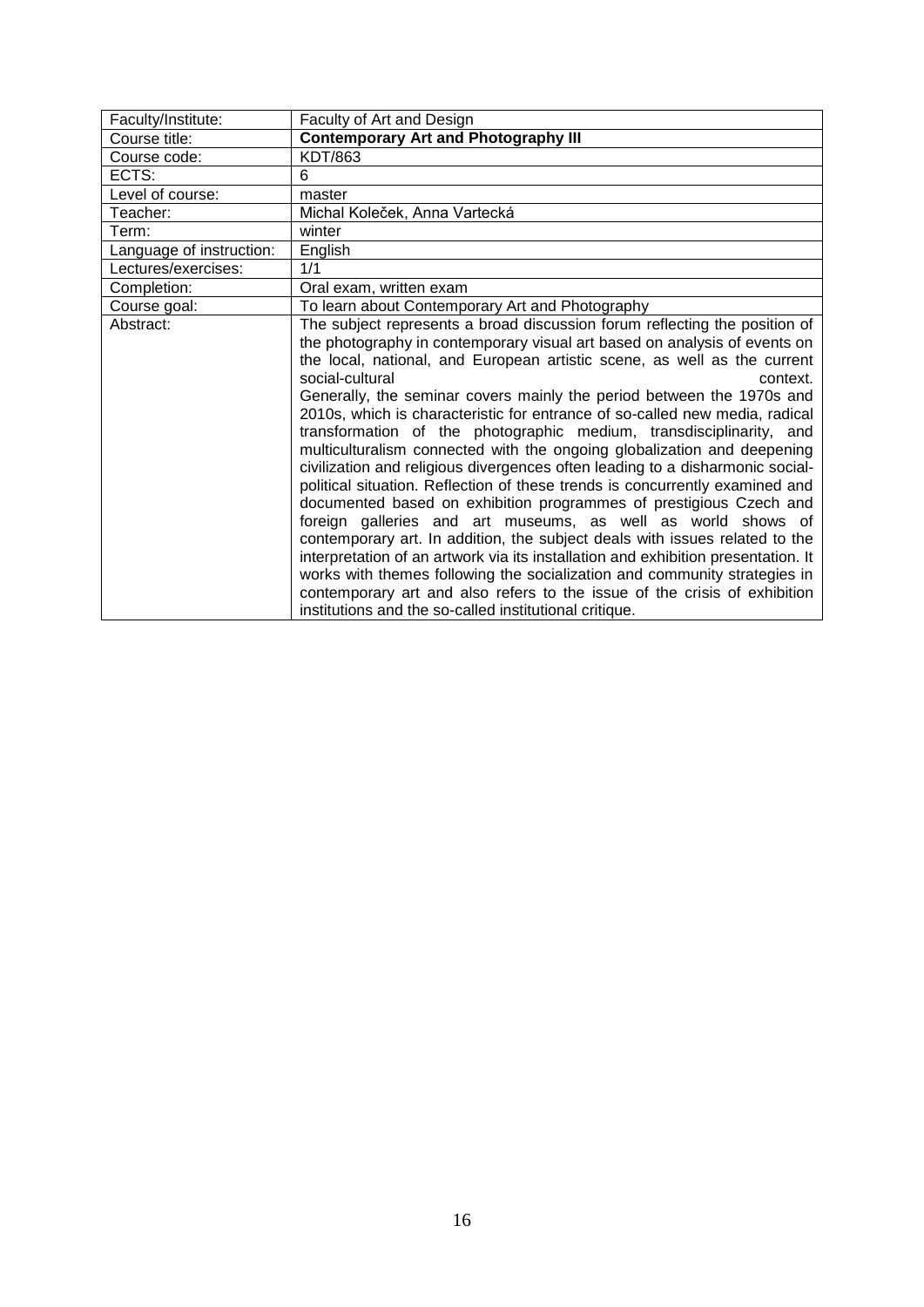<span id="page-16-0"></span>

| Faculty/Institute:       | Faculty of Art and Design                                                                                                                                                                                                                                                                                                                                                                                                                                                                                                                                                                                                                                                                                                                                                                                                                                                                                                                                                                                                                                                                                                                                                                                                                                                                                                                                                                                                                                                                                                                                                                                                              |
|--------------------------|----------------------------------------------------------------------------------------------------------------------------------------------------------------------------------------------------------------------------------------------------------------------------------------------------------------------------------------------------------------------------------------------------------------------------------------------------------------------------------------------------------------------------------------------------------------------------------------------------------------------------------------------------------------------------------------------------------------------------------------------------------------------------------------------------------------------------------------------------------------------------------------------------------------------------------------------------------------------------------------------------------------------------------------------------------------------------------------------------------------------------------------------------------------------------------------------------------------------------------------------------------------------------------------------------------------------------------------------------------------------------------------------------------------------------------------------------------------------------------------------------------------------------------------------------------------------------------------------------------------------------------------|
| Course title:            | <b>Polemical - Critical Seminar I, II</b>                                                                                                                                                                                                                                                                                                                                                                                                                                                                                                                                                                                                                                                                                                                                                                                                                                                                                                                                                                                                                                                                                                                                                                                                                                                                                                                                                                                                                                                                                                                                                                                              |
| Course code:             | KDT/742 + KDT/743                                                                                                                                                                                                                                                                                                                                                                                                                                                                                                                                                                                                                                                                                                                                                                                                                                                                                                                                                                                                                                                                                                                                                                                                                                                                                                                                                                                                                                                                                                                                                                                                                      |
| ECTS:                    | $2 + 2$                                                                                                                                                                                                                                                                                                                                                                                                                                                                                                                                                                                                                                                                                                                                                                                                                                                                                                                                                                                                                                                                                                                                                                                                                                                                                                                                                                                                                                                                                                                                                                                                                                |
| Level of course:         | master                                                                                                                                                                                                                                                                                                                                                                                                                                                                                                                                                                                                                                                                                                                                                                                                                                                                                                                                                                                                                                                                                                                                                                                                                                                                                                                                                                                                                                                                                                                                                                                                                                 |
| Teacher:                 | Kristýna Hájková                                                                                                                                                                                                                                                                                                                                                                                                                                                                                                                                                                                                                                                                                                                                                                                                                                                                                                                                                                                                                                                                                                                                                                                                                                                                                                                                                                                                                                                                                                                                                                                                                       |
| Term:                    | winter + summer                                                                                                                                                                                                                                                                                                                                                                                                                                                                                                                                                                                                                                                                                                                                                                                                                                                                                                                                                                                                                                                                                                                                                                                                                                                                                                                                                                                                                                                                                                                                                                                                                        |
| Language of instruction: | English                                                                                                                                                                                                                                                                                                                                                                                                                                                                                                                                                                                                                                                                                                                                                                                                                                                                                                                                                                                                                                                                                                                                                                                                                                                                                                                                                                                                                                                                                                                                                                                                                                |
| Lectures/exercises:      | 0/2                                                                                                                                                                                                                                                                                                                                                                                                                                                                                                                                                                                                                                                                                                                                                                                                                                                                                                                                                                                                                                                                                                                                                                                                                                                                                                                                                                                                                                                                                                                                                                                                                                    |
| Completion:              | Essay, Presentation of Portfolio                                                                                                                                                                                                                                                                                                                                                                                                                                                                                                                                                                                                                                                                                                                                                                                                                                                                                                                                                                                                                                                                                                                                                                                                                                                                                                                                                                                                                                                                                                                                                                                                       |
| Abstract:                | The seminar enables students to get oriented in contemporary art both by<br>means of meeting selected artists and theoreticians personally, and<br>through visiting exhibitions and follow-up discussions. The completed<br>programme includes mainly expositions, in which photography blends<br>together with other media, so that it is possible to understand the position<br>in the context of contemporary<br>of<br>photography<br>visual<br>art.<br>Events and figures of the broadest spectrum of Czech and Central<br>European visual art are selected, the focus of meeting in the Prague<br>gallery hunt/kastner artworks. Every year, attention is also focused on the<br>current finalists of Jindřich Chalupecký Award. The course endeavours to<br>extend the students' general knowledge, as well as their contacts with<br>particular people and institutions. The seminar also familiarizes students<br>with critical thinking and reviewing exhibited or published works.<br>During the seminar, students will try to interpret and contextualize their<br>own artworks considering the current gallery operation, accompanied by a<br>discussion about the nature of their work and its local consequences. At<br>the same time, they will try to put their own inspirational sources into a<br>broader context and reflect this relationship in the form of an essay or a<br>review.<br>With regard to the individual nature of teaching and the need to adapt to<br>the current exhibition plans and possibilities of people we address, it is not<br>possible to itemize the teaching plan in individual weeks. |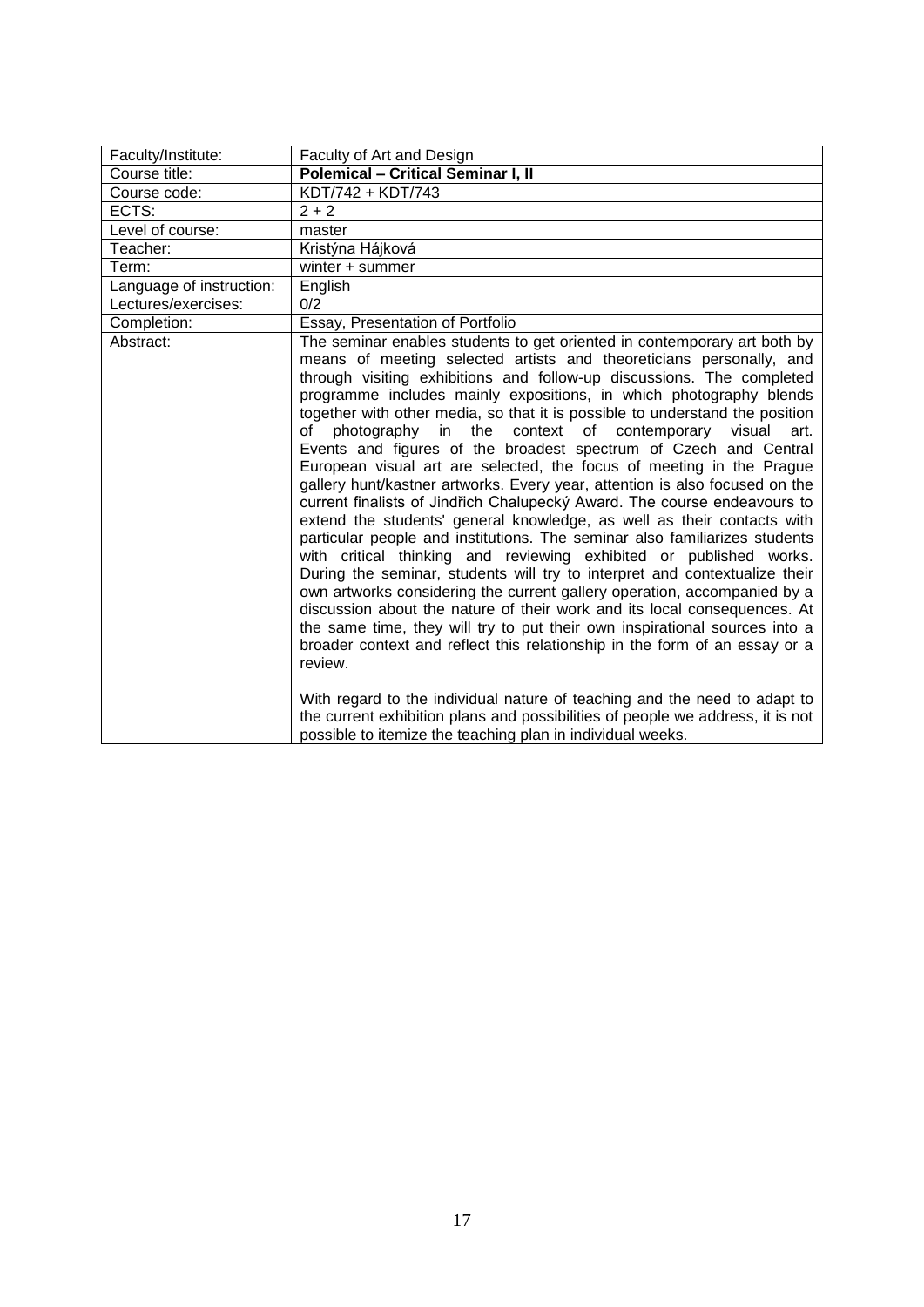<span id="page-17-0"></span>

| Faculty/Institute:       | Faculty of Art and Design                                                                                                                                                                                                                                                                                                                                                                                                                                                                                                                                                                                                                                                                                                                                                                                                                                                                                                                                                                                                                                                                                                                                                                                                  |
|--------------------------|----------------------------------------------------------------------------------------------------------------------------------------------------------------------------------------------------------------------------------------------------------------------------------------------------------------------------------------------------------------------------------------------------------------------------------------------------------------------------------------------------------------------------------------------------------------------------------------------------------------------------------------------------------------------------------------------------------------------------------------------------------------------------------------------------------------------------------------------------------------------------------------------------------------------------------------------------------------------------------------------------------------------------------------------------------------------------------------------------------------------------------------------------------------------------------------------------------------------------|
| Course title:            | Graphics I, II                                                                                                                                                                                                                                                                                                                                                                                                                                                                                                                                                                                                                                                                                                                                                                                                                                                                                                                                                                                                                                                                                                                                                                                                             |
| Course code:             | KVP/752 + KVP/772                                                                                                                                                                                                                                                                                                                                                                                                                                                                                                                                                                                                                                                                                                                                                                                                                                                                                                                                                                                                                                                                                                                                                                                                          |
| ECTS:                    | $1 + 1$                                                                                                                                                                                                                                                                                                                                                                                                                                                                                                                                                                                                                                                                                                                                                                                                                                                                                                                                                                                                                                                                                                                                                                                                                    |
| Level of course:         | master                                                                                                                                                                                                                                                                                                                                                                                                                                                                                                                                                                                                                                                                                                                                                                                                                                                                                                                                                                                                                                                                                                                                                                                                                     |
| Teacher:                 | Martin Raudenský                                                                                                                                                                                                                                                                                                                                                                                                                                                                                                                                                                                                                                                                                                                                                                                                                                                                                                                                                                                                                                                                                                                                                                                                           |
| Term:                    | winter + summer                                                                                                                                                                                                                                                                                                                                                                                                                                                                                                                                                                                                                                                                                                                                                                                                                                                                                                                                                                                                                                                                                                                                                                                                            |
| Language of instruction: | English                                                                                                                                                                                                                                                                                                                                                                                                                                                                                                                                                                                                                                                                                                                                                                                                                                                                                                                                                                                                                                                                                                                                                                                                                    |
| Lectures/exercises:      | 0/3                                                                                                                                                                                                                                                                                                                                                                                                                                                                                                                                                                                                                                                                                                                                                                                                                                                                                                                                                                                                                                                                                                                                                                                                                        |
| Completion:              | Realization, project                                                                                                                                                                                                                                                                                                                                                                                                                                                                                                                                                                                                                                                                                                                                                                                                                                                                                                                                                                                                                                                                                                                                                                                                       |
| Abstract:                | The seminar introduces students into the issues of modern graphics, and<br>the art of the book, printing, and paper. Students will learn about<br>technological principles of individual techniques of original printing<br>graphics, about the structure and principles of creating and arranging a<br>book, about kinds, classification, and way of manufacturing paper, the<br>principle of creating a digitalized image, and working with it. The course<br>makes students realize direct connections of the learnt principles and the<br>printing industry. The seminar also provides an outline of historical<br>development of individual branches. Based on their individual choice,<br>students will try a specific graphic technique in an individual authorial<br>assignment. The course concentrates on deepening technical skills, and<br>especially on profiling the student's individuality, and their artistic opinion.<br>It is focused on analysis of the role of graphics in contemporary visual art<br>and design. The seminar tries to seek for new and creative ways of<br>thinking in graphic creation, to connect classical and new technological<br>possibilities, and to break away from dogmas. |